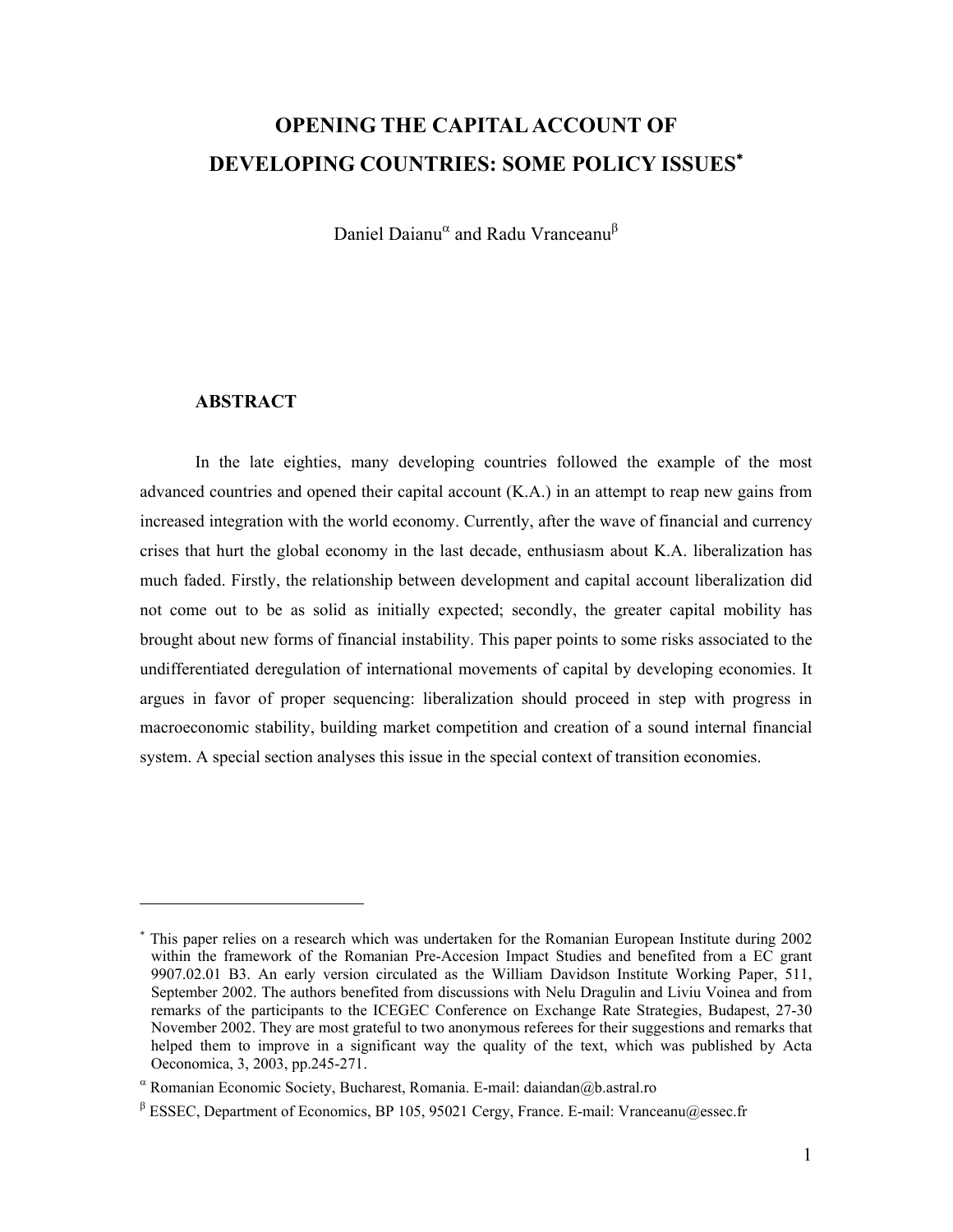#### **1. INTRODUCTION**

In the aftermath of the WW2, the world economy underwent a comprehensive process of trade liberalization. The conclusion in 1994 of the Uruguay Round and the creation of the World Trade Organization (WTO) can be interpreted as marking remarkable progress towards the achievement of a global commodity market, where goods can freely circulate across national boundaries. The start of a new round of multilateral trade negotiations at Doha in November 2001 signaled many countries' willingness to widen and deepen commodity trade liberalization.

The process of liberalizing capital flows was much slower to take off. In a way, this is not surprising, since the architects of the Bretton Woods arrangements in 1944 decided that the much-needed international trade integration was incompatible with the erratic movement of exchange rates and cross-border capital flows. Influential policymakers, as John Maynard Keynes and Harry D. White, urged the newly created International Monetary Fund (IMF) to require member states to set-up controls on capital flows, such as to prevent a misuse of its credits and to support monetary policy autonomy in the fixed exchange rate environment. Bretton Woods arrangements are now history. The multilateral fixed exchange rates regime collapsed in the late sixties. Under the influence of the liberalization *Zeitgeist* echoed by political leaders in the United States and the United Kingdom in the early eighties, by 1990 industrialized countries have lifted most of their controls on capital flows and set the basis for a global capital market.

In the European Union, member countries perceived the widening, deepening and integration of their capital markets as a basic precondition for better resource allocation and growth. A unified capital market is also expected to support intra-European crossborder mergers and acquisitions, leading to creation of large pan-European firms able to reap economies of scope and scale and to successfully compete with Asian and American rivals. Efficient management of monetary policy in the Euro zone also required an integrated capital and money market. It should be emphasised that competition policy and K.A. liberalisation are related processes, and that more freedom in the later field was, in Europe, backed by increased vigilance in the former.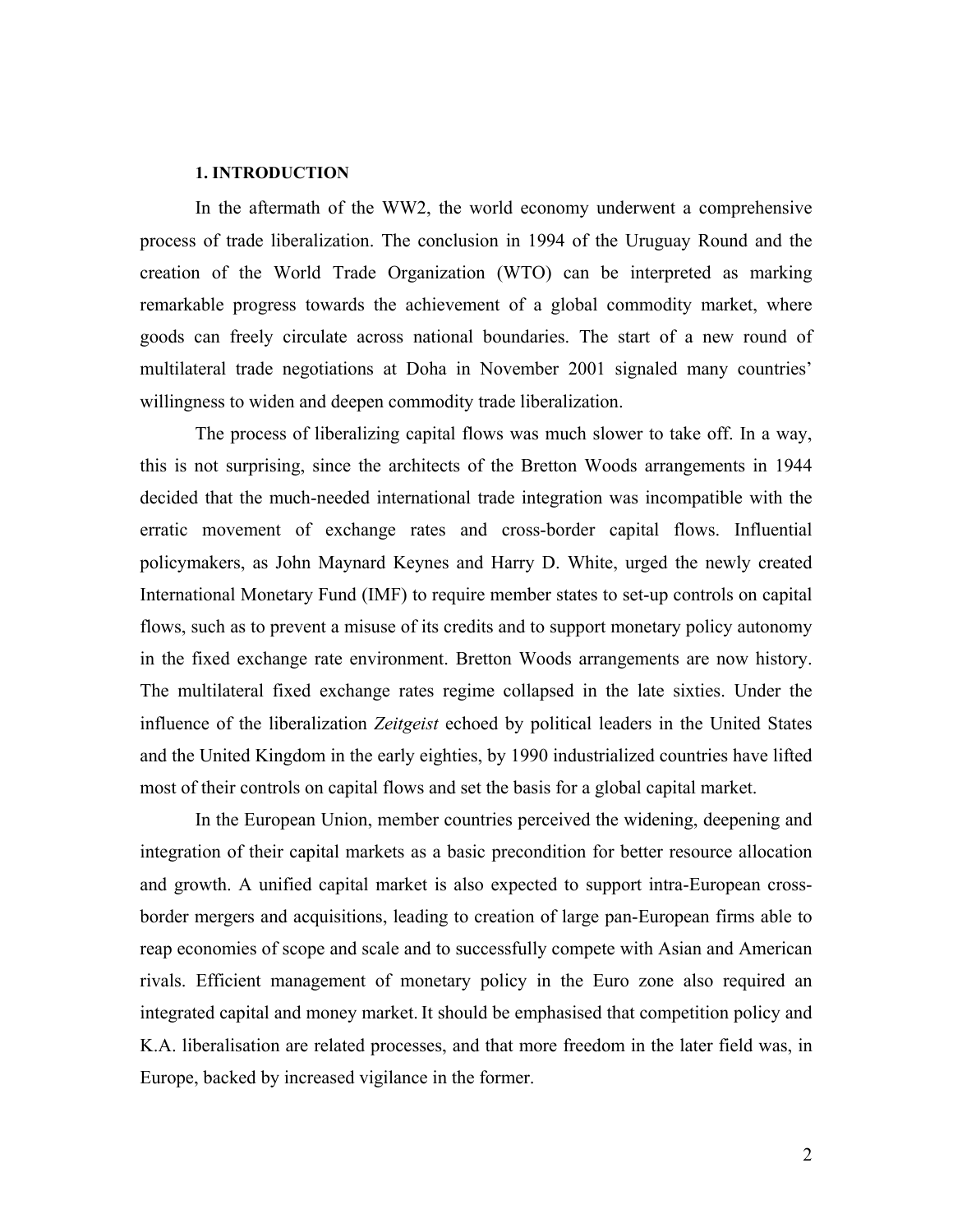Under the influence of main international and financial organizations (IMF, The World Bank, OECD), the US Treasury, etc., many emerging economies embraced this trend and gradually removed restrictions on international capital flows like taxes, administrative restrictions and prohibitions either on transfer of funds or the exchange rate. Two factors have contributed to the growing migration of capital between the developed and the developing world. First of all, a majority of developing countries, decided to develop and open their internal financial systems and break with a lasting period of almost exclusively public financing of large investment projects. Concerning the banking sector, today, most emerging countries have a (more or less) independent central bank and a two-tier banking system. Many emerging countries faced the challenge to build a capital market from scratch. Firms were allowed to issue shares and bonds, and a market for financial assets was set up. Asian and Latin American countries undertook this process in the sixties, while transition economies from Central and Eastern Europe started it only in the early nineties. In general, this process was associated to large privatization programs, which converted former state-owned firms into corporate firms. Simultaneously, as progress with capital market creation and development of the banking sector went on, emerging countries allowed for increasing participation of foreign capital to financing domestic investment projects, via the two channels: through intermediaries like banks or directly trough the capital market. Especially in the privatization process, many governments chose to rely heavily on foreign investors.

Nowadays, enthusiasm about liberalizing the capital account of developing countries has much faded. This is not surprising. After 1994, currency and financial crises occurred one after the other. All these crises featured large reversals in the flows of foreign funding and sharp depreciations/devaluations of the local currencies. Contrary to economist consensus, developing economies with open trade were also prone to instability. It came out that the recently increased capital mobility has played a major rule in all these crises: large capital inflows were reported in periods of boom, and massive capital flight in periods of bust.<sup>1</sup> Of course, country specific factors should not be underemphasized. Yet regularities could be observed during these crises and lead to an

 $\overline{a}$ 

 $1$  Edwards (2001) infer from the data that countries that reduced capital controls during the eighties also recorded higher capital inflows.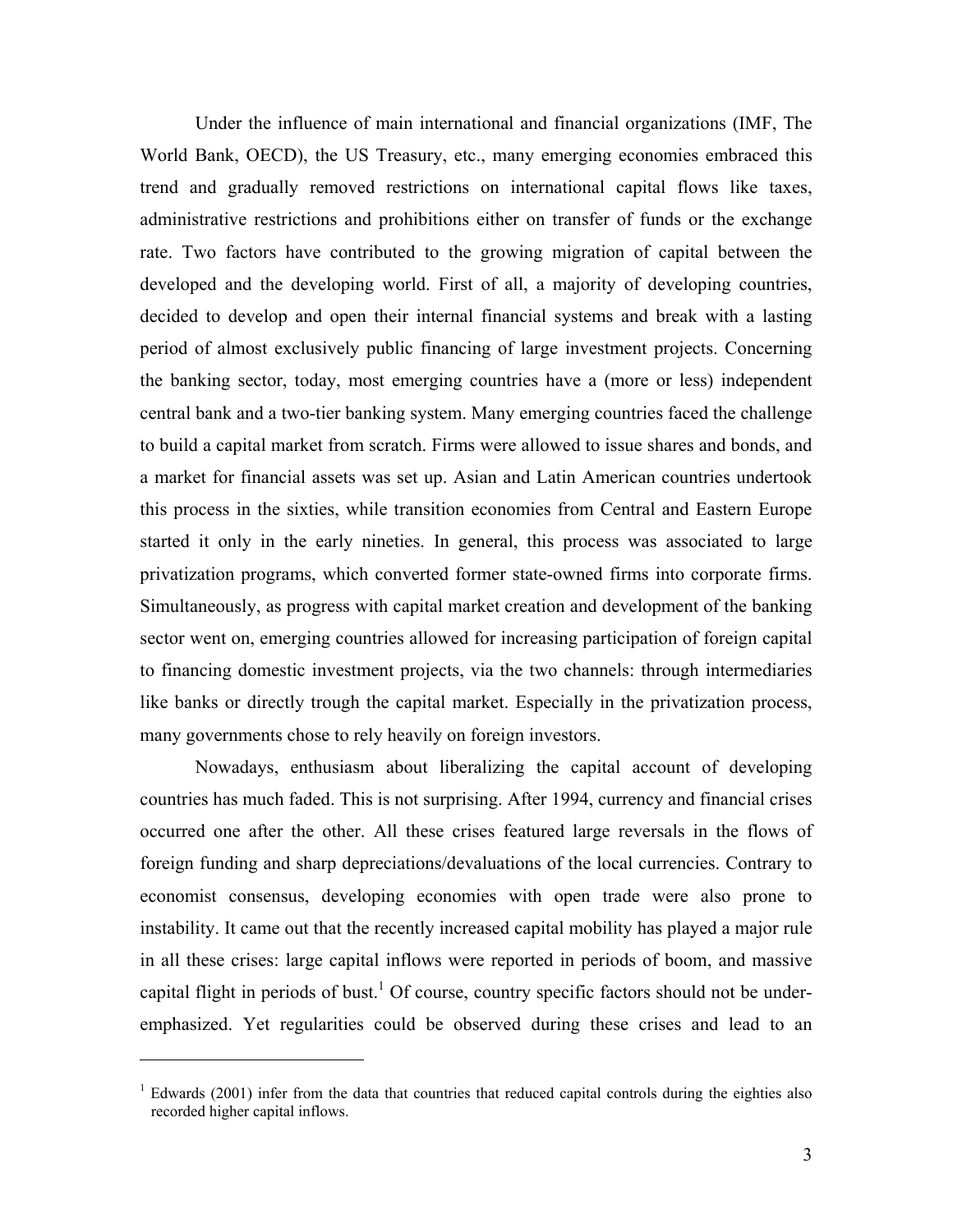overwhelming conclusion: increased capital mobility paved the way for new forms of financial instability, which both challenge traditional theories of financial crises and call for appropriate diagnosis and policy response.

This paper takes stock of existing literature on these issues to draw some lessons concerning the optimal capital account liberalization strategy in emerging economies. This is a highly topical issue for transition economies that (applied to) become a member of the European Union (EU), given that the European Commission asks them for opening of the K.A. prior to accession. In particular, the study focuses on the problem of the last in the row to accession transition countries, and puts forward the need for proper sequencing. Although the frontrunner (Poland, Hungary, the Czech Republic, Slovenia, etc) had recently implemented ambitious K.A. liberalization programs, the reading of this study may be interesting, as it points to some major risks that may have been underestimated when such programs were devised.

# **2. GAINS AND RISKS ASSOCIATED TO K. A. LIBERALIZATION**

#### **2.1. The long run balance**

Today, when the myth of central planning collapsed almost everywhere, governments throughout the world support the creation of an efficient internal capital market. The very rationale for this trend can be traced back to fundamental work by Irving Fisher (1930), who demonstrated why allowing for capital market to develop and work properly improves the intertemporal allocation of resources and thus enhances social welfare. While all governments in the developing countries that decided to implement a market economy agree on the usefulness of building a financial and banking system, they still have to decide whether and how this financial system should be integrated with the global economy. If they opt for opening their K.A., the question of sequencing becomes essential. By *sequencing* we understand the design of a contingent plan, where removal of one barrier in the capital market must be conditioned upon fulfillment of appropriate macroeconomic and structural conditions.

In the early 1990s, all emerging countries followed the same commandment as did the developed countries ten year before: "thou shalt open your capital market as much and as fast as possible" Why so? Because in the elementary neoclassical world where all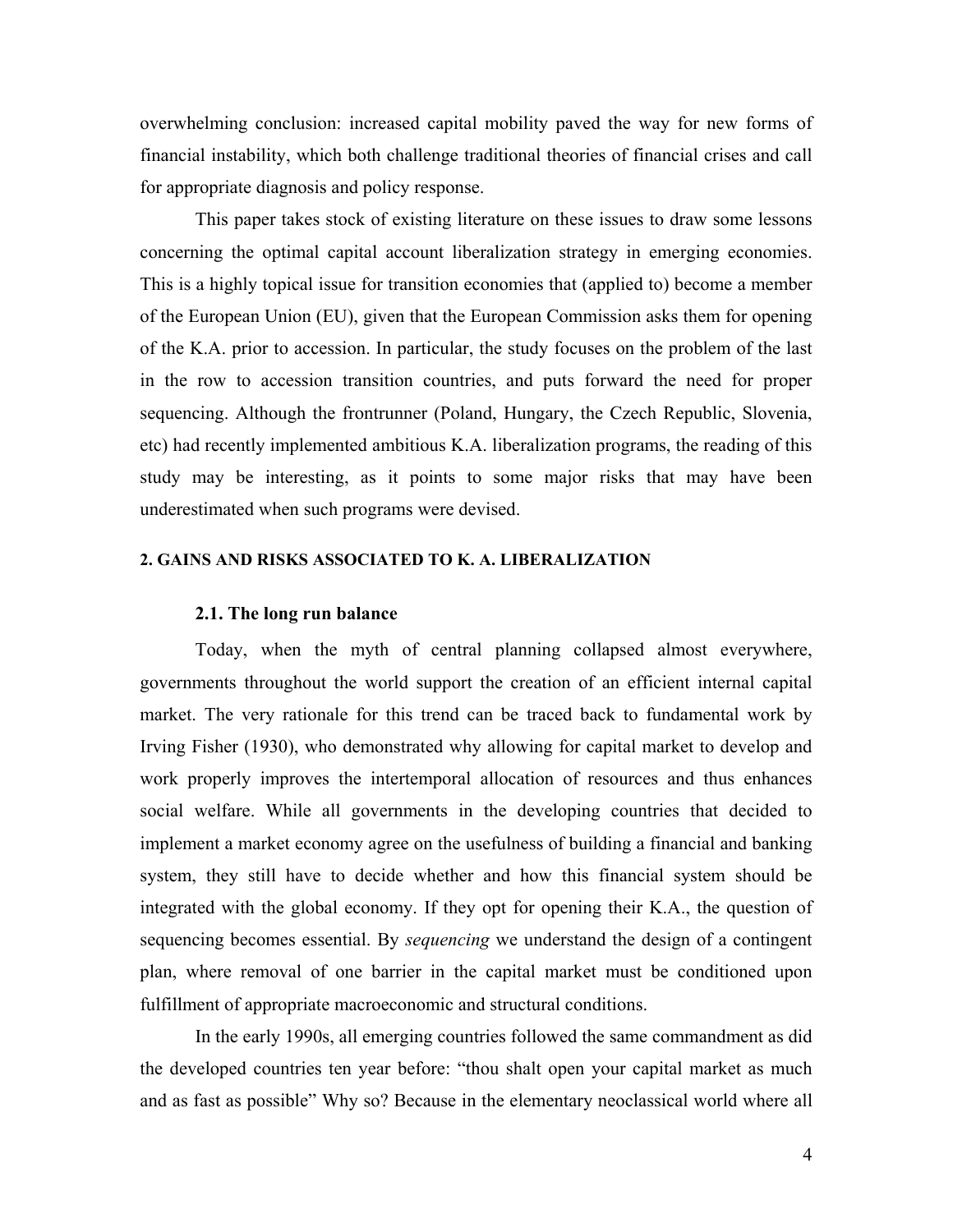markets are perfectly competitive, the "invisible hand" is expected to drive resources there where they are most productive. Hence, capital should flee from regions where it is abundant and marginal return on investment is low to those regions where capital is in scarce supply and marginal return on investment is high. Owners of capital gain as they obtain a better return. If foreign savings (capital inflows) do not crowd out entirely domestic savings, the process is beneficial to the recipient country: jobs are created if technology implies complementarity between labor and capital inputs, local worker productivity increases as capital deepens and workers learn the better management and production techniques, the state collects more taxes (or privatization proceeds) and may provide more public goods (infrastructure, health services and education); in general, growth is enhanced and poverty is fought back. In addition, opening the capital account would set additional discipline on the internal capital market, by providing useful benchmarks for different prices and increasing competition in the banking sector. Financial portfolio theory also points at the scope for better diversification in a global capital market.

Yet real economies depart from the neoclassical axioms. Even if for the time being we leave aside the problem of imperfect information (which is more a short-term issue), many structural deviations can be put forward: sometimes the goods market in the recipient country is dominated by monopolistic structures, wages are sticky, corruption and rent seeking impose a high tax on the productive sector, and so on. Depending on the strength of these strains, the favorable impact expected from capital account opening may not be at work, or even worse, liberalizing the capital account may bring about a perverse effect. As mentioned by Eichengreen (2001), in developing countries there is a constellation of distortions to free allocation of resources and removing one of them (that is, liberalizing cross-border flows of capital) would not necessarily bring about improved welfare, at least not before some other distortions are removed. This basic idea points at the vital need for appropriate sequencing of liberalization decisions.

Also, remark that if free movements of capital between equally developed countries lead in general to creation of multinational firms owned and managed by residents of the countries involved in the process, when an emerging market opens its K.A., in general many domestic firms will be transferred into the hands of foreign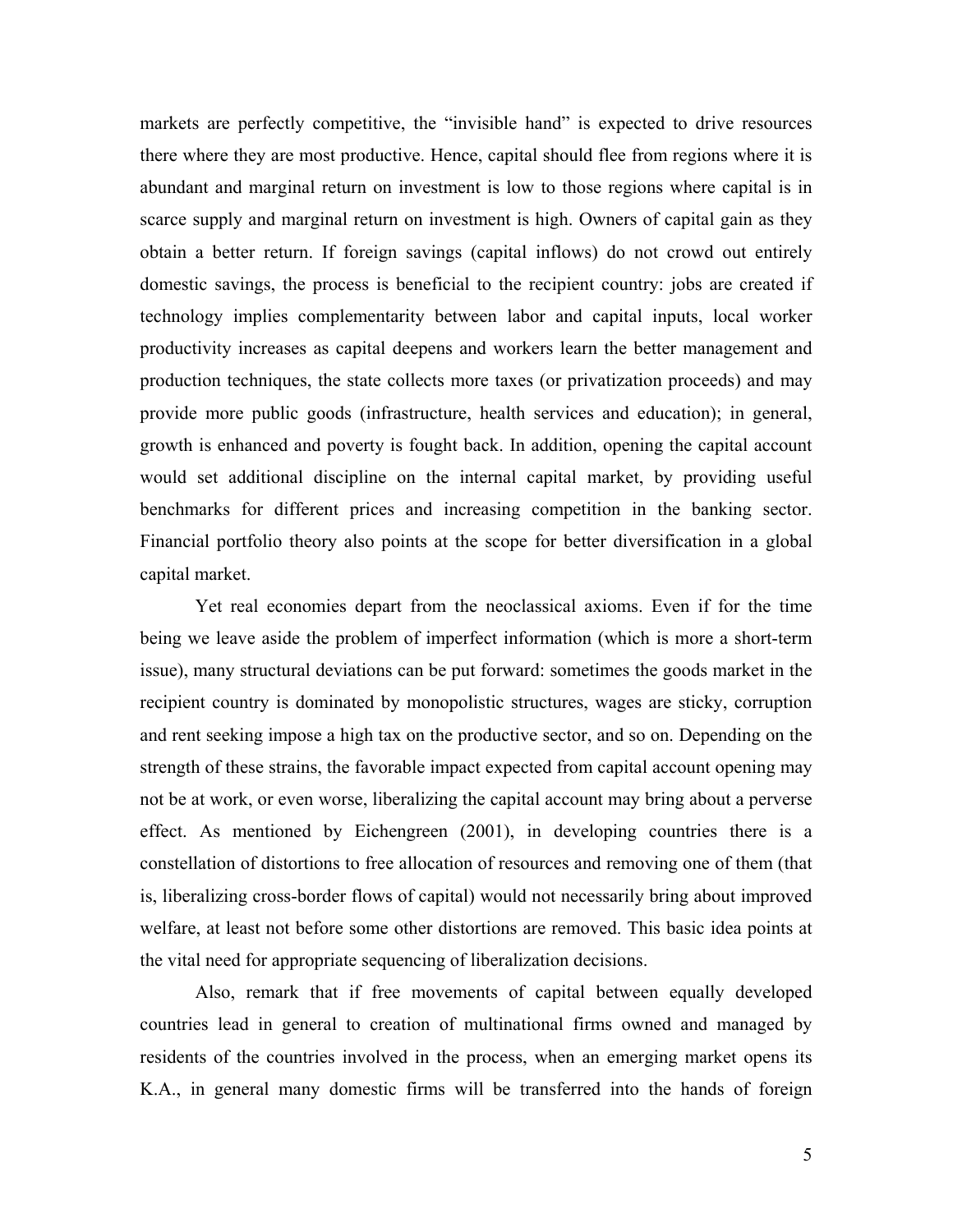residents. By itself, this would pose no major problem if the state is strong enough to monitor and sanction the would-be abuses of market power. Unfortunately, most often, in these countries competition policy is weak; furthermore, antitrust decisions appear more difficult to enforce face to foreign multinationals as compared to local firms (the former being better equipped to lobby and carry on expensive trials).

All in all, if benefits from liberalizing the K.A. exceed related costs, in the long run there should be a noticeable positive relationship between the degree of K.A. openness and growth rates, and vice-versa. So far, evidence about a positive relationship between output growth and capital account opening has been inconclusive (Edison et al., 2002; Eichengreen and Leblang,  $2002$ ).<sup>2</sup>

Moreover, long run consequences from opening the K.A. may differ drastically for a developing country as compared with a developed country. In an empirical study, Edwards (2001) shows that the effect of capital account opening on growth is the stronger the more developed is the country and, conversely, that in the (very) low GDP countries, this effect might be negative. Edison et al. (2002) also bring some evidence in favor of a positive relationship between growth and K.A. liberalization. They show that less developed countries (non-OECD in their sample) seem to benefit the most from opening their capital account. Such opposite results only point to the fact that more empirical analyses should be carried out before a clear cut conclusion might be drawn.

#### **2.2. The short-term risks**

<u>.</u>

Considering now short-term fluctuations, there is increasing empirical evidence that removal of restrictions on international movement of capital has brought about increased global financial instability (Eichengreen, Rose and Wyplosz, 1995; Rossi, 1999; Demirgüç-Kunt and Detragiache, 1998). In a recent panel data analysis of 8 developed countries and 19 developing ones in the interval 1977-1999, Wyplosz (2002) found that a standard K.A. openness index has a significant impact on the exchange

<sup>&</sup>lt;sup>2</sup> See the reference studies by Quinn (1997), who finds a positive relationship and Rodrick (1998) who finds no relationship. See also IMF (1999).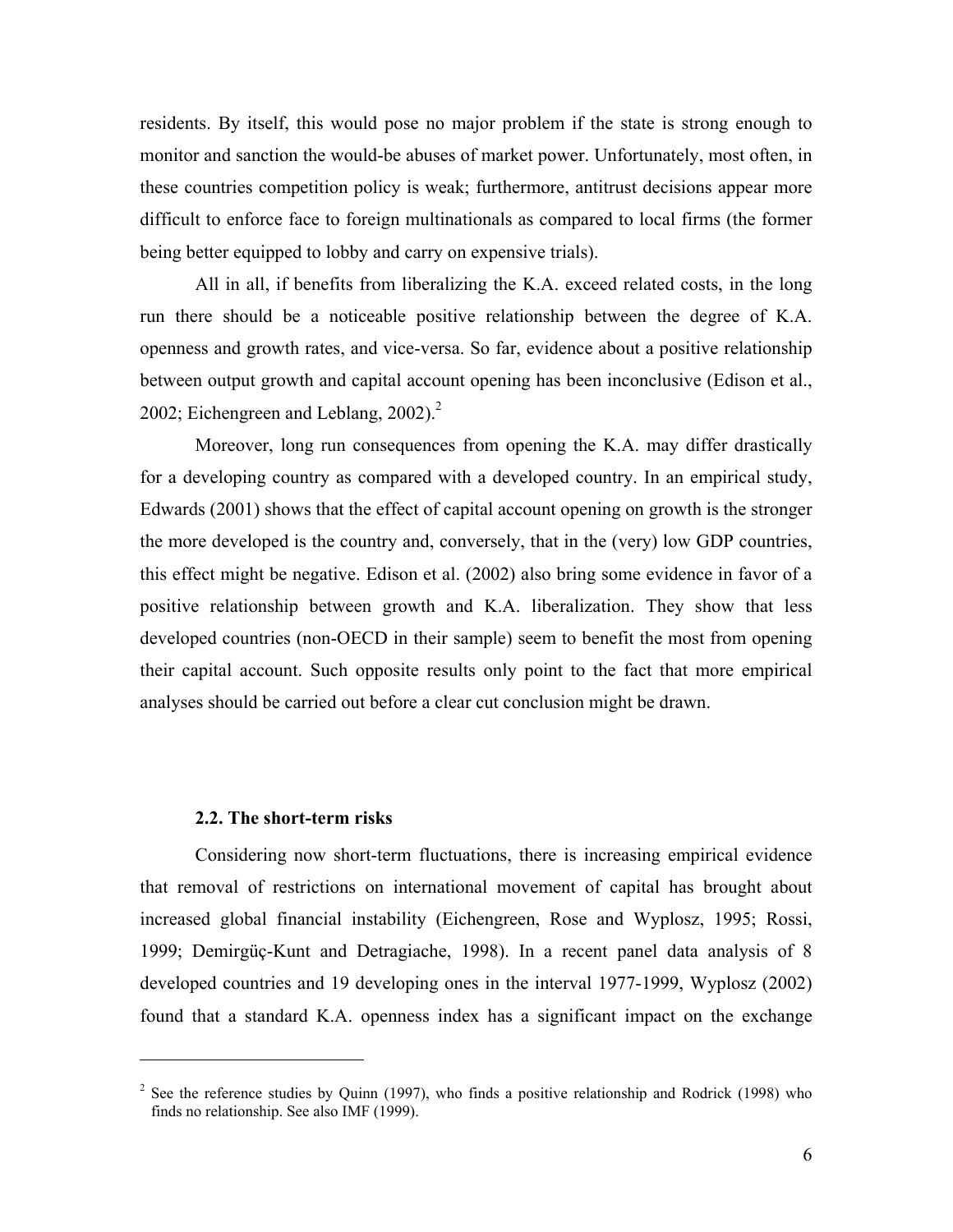market pressure index, which, in his view, is a good proxy for financial instability.<sup>3</sup> While in the framework of the contemporary financial system, instability may easily spread throughout the globe, the most significant financial disruptions of the nineties directly affected the developing world: Mexico (1994), then Thailand, the Philippines, Indonesia, Korea and Malaysia (1997), Bulgaria (1997) and Russia (1998), Turkey (2000), and Argentina (2001-2002).

Crises that hit the developing world in the 1980s were mainly sovereign debt crises related to official capital flows. Today, with the development of internal capital markets and the opening of capital accounts, the private sector (corporate and banks) in emerging countries can act as a borrower on its own in the global capital market. At difference with public debt which is placed under the direct control of a central authority, the accumulation of private debt is driven by decentralized non-cooperative strategies, where every firms decides on the optimal debt level taking as given the debt decision of its rivals. In absence of public regulation of private borrowing, in equilibrium, the total amount of debt may prove to be collectively unsustainable. Furthermore, many developing countries turned the process of capital market deregulation into an opportunity to build large dollar-denominated stocks of debt (Rogoff, 1999). These structural changes bring about major differences in the way financial crises take off.

If capital inflows were the counterpart of valuable investment projects, one can only advocate in favor of unrestricted capital inflows. In a perfect world, rational investors should be able to assess correctly the net present value of project and invest their money in the best places. In general, assessing the fundamental value of an investment project in a developing (transition) country involves much uncertainty, given the newness of the relationship between foreign investors and the economic environment of the target country. In the presence of imperfect information about the latter (e.g., about demand size, quality and reliability of suppliers, workers and local managers, legal environment, officials corruption, macroeconomic policies, etc.) investors may orient

<u>.</u>

<sup>&</sup>lt;sup>3</sup> Capital inflows would be associated to currency appreciation if the exchange rate regime is flexible, and to increases in the reserves of foreign exchange in a fixed exchange rate regime. To have a uniform measure of external pressure within a country, whatever the exchange rate regime, the EMP indicator sums up variations in the exchange rate and in reserves, weighted by the inverse of their respective standard deviations.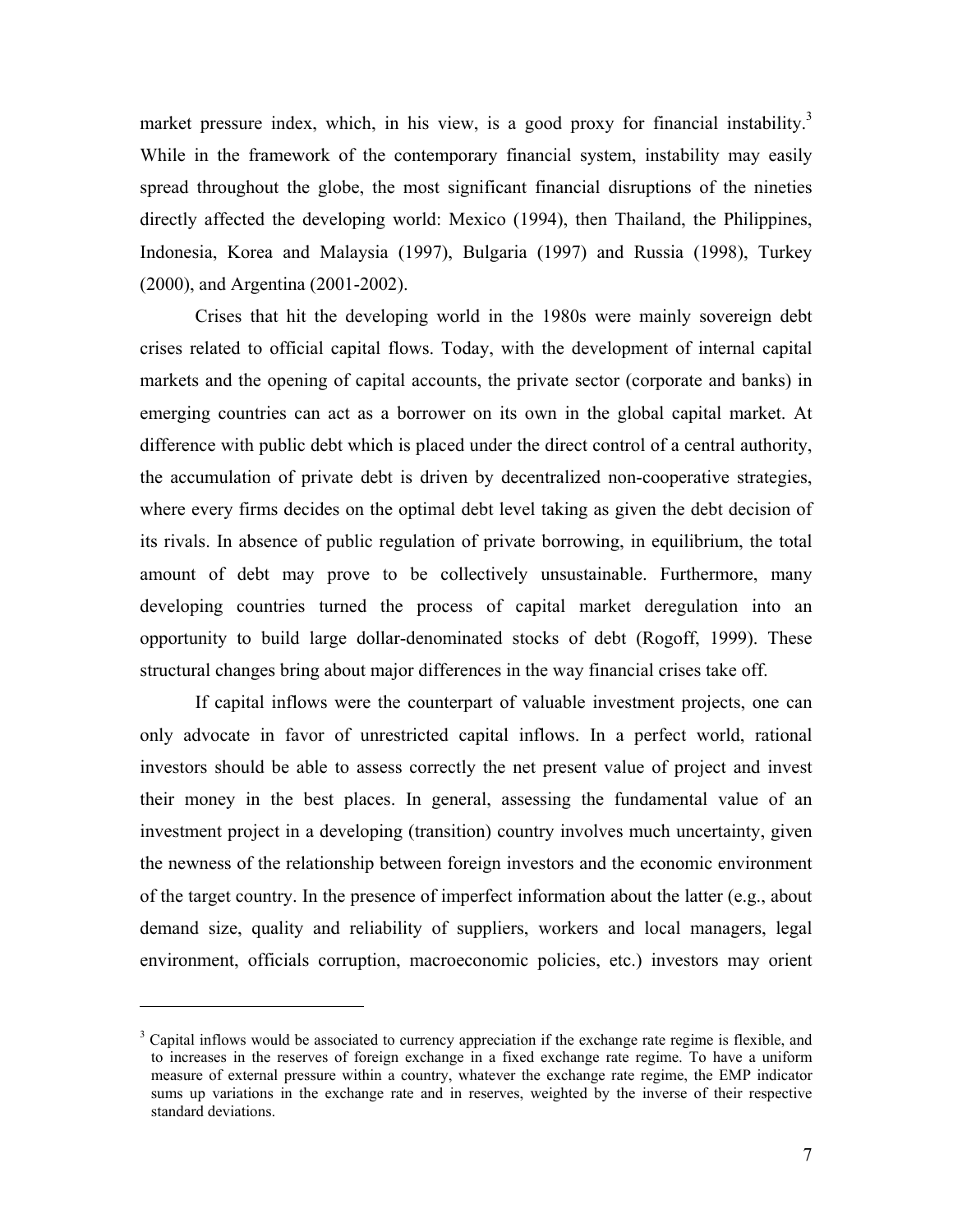their decision in keeping with information unrelated to the fundamental value of the project, like the decision of a rival, or the future expected price. As a consequence, bubbles in financial asset prices and herding behavior might proliferate. Also, models with imperfect information often exhibit multiple equilibria. Let us take a trivial example: if national income is a random variable, foreign investors cannot rule out the possibility that the developing country may default on its foreign debt at the next period; they then ask for a high interest rate, and, given its limited income, the country will actually default, while it would never have been forced to default if investors had asked for a smaller (risk-free) interest rate. In all these contexts, the shift from the favorable equilibrium to the unfavorable one, or the revision of an asset price that deviates from its fundamentals may entail large fluctuations in economic activity and significant social costs.

In particular, short-term dollar-denominated debt (public or private) may provide for an extremely dangerous way of financing the developing world (in the context of a high mobility of capital). To be more specific, let us consider the case of a small developing country that sees its currency sharply depreciating. As a consequence, local firms and banks balance sheets mechanically deteriorate, as the debt in local currency edges up and net worth declines. Firms would reduce investment (and banks would reduce lending), with adverse consequences on global demand and growth. The most fragile companies will go bankrupt. Faced with reduced profitability, international investors would refuse to roll-over debt, and further aggravated the crisis. In turn, this will set additional strain on the international value of the local currency. According to Mishkin (1999) and Krugman (2000), this multiple equilibria story fits well to the 1997 Asian crisis, where the sharp devaluation of their currencies was immediately followed by massive capital outflows.<sup>4</sup> (While in 1996, the 5-big Asian countries received a net inflow of 66 billion US dollars, in 1997, some 20 billions US dollars fled out the region.)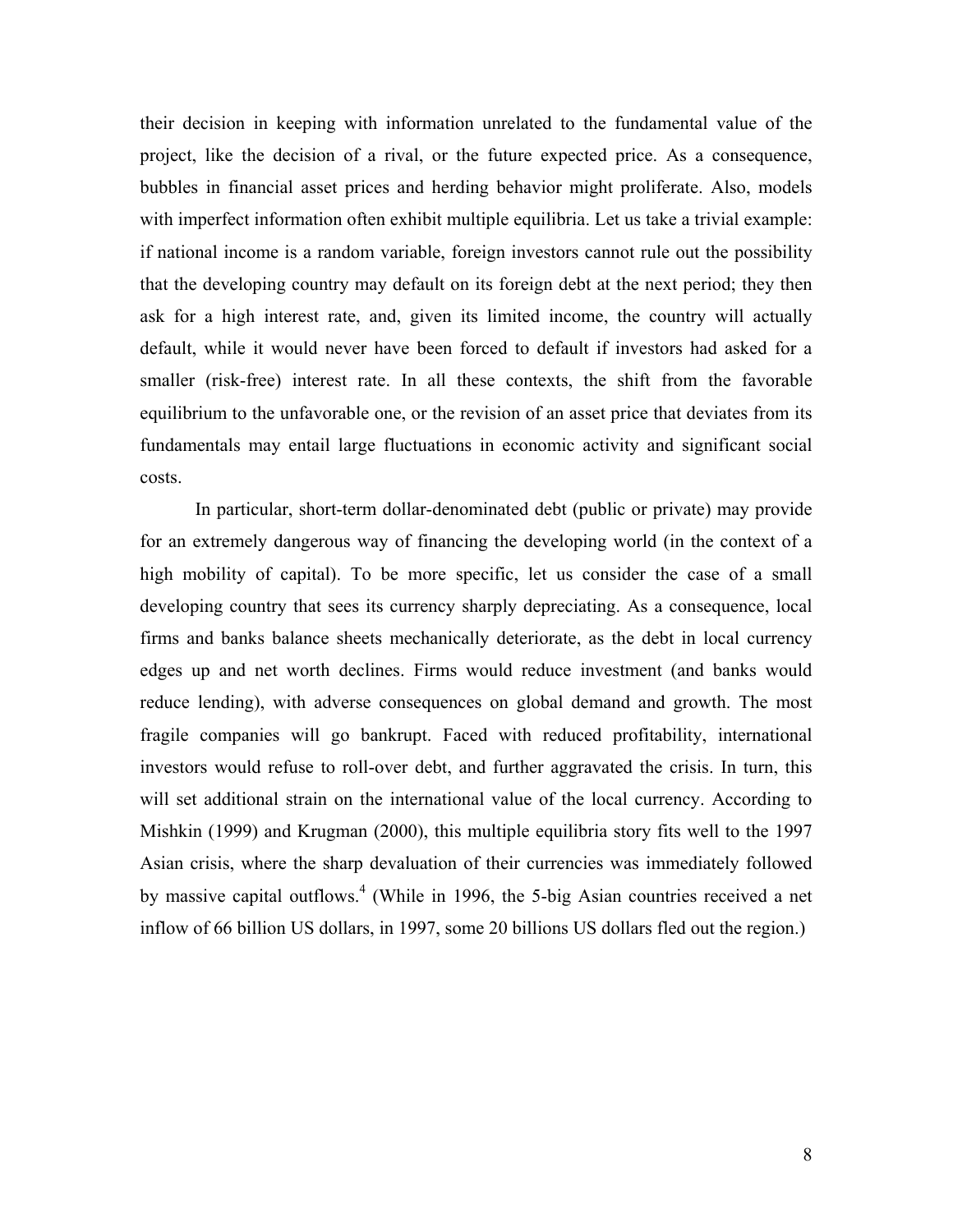As put forward by Rogoff (1999), the going international financial system provides strong incentives in favor of debt financing. If foreign capital serves to finance equity rather than debt, the crisis story would write differently. Depreciation would bring about a decline in the stock market, but the balance sheet effect would not occur. One may surmise that the economic activity decline would work out through the more traditional wealth effect.

#### **3. IMPLEMENTING K.A. LIBERALIZATION: ELEMENTS OF A DIAGNOSIS**

K.A. liberalization provided to be beneficial for the developed countries (or, for the skeptics, at least did not provoke major disruptions). However, since the developing countries have idiosyncratic economic structures, their growth prospects may be adversely affected if they open their capital account rapidly and in an undifferentiated way. The process of liberalizing capital movements by a developing country has two components: a long-run, universal tendency, associated to integration with the world economy, and the short run management of the KA liberalization process, associated to economic fluctuations and which should take into account the specific realities.

In the following, emphasis is set on this second dimension. Leaving aside the general principles, whenever a country decides to implement such a major reform like the liberalization of external capital movements, policy makers should asses the impact of this measure given a set of well-defined country characteristics. For the sake of clarity, we gather the essential characteristics for policy design into three groups, but we emphasize that they should be considered as a whole.

 $\overline{\phantom{a}}$ 

<sup>&</sup>lt;sup>4</sup> This multiple equilibria explanation builds on a "second generation" model, as pioneered by Obstfeld (1986). Its main characteristic is a focus on self-fulfilling prophecies, at difference with "first generation models" which emphasize the role of deteriorating fundamentals (Krugman, 1979; Flood and Garber, 1984). See also the survey by Flood and Marion (1999).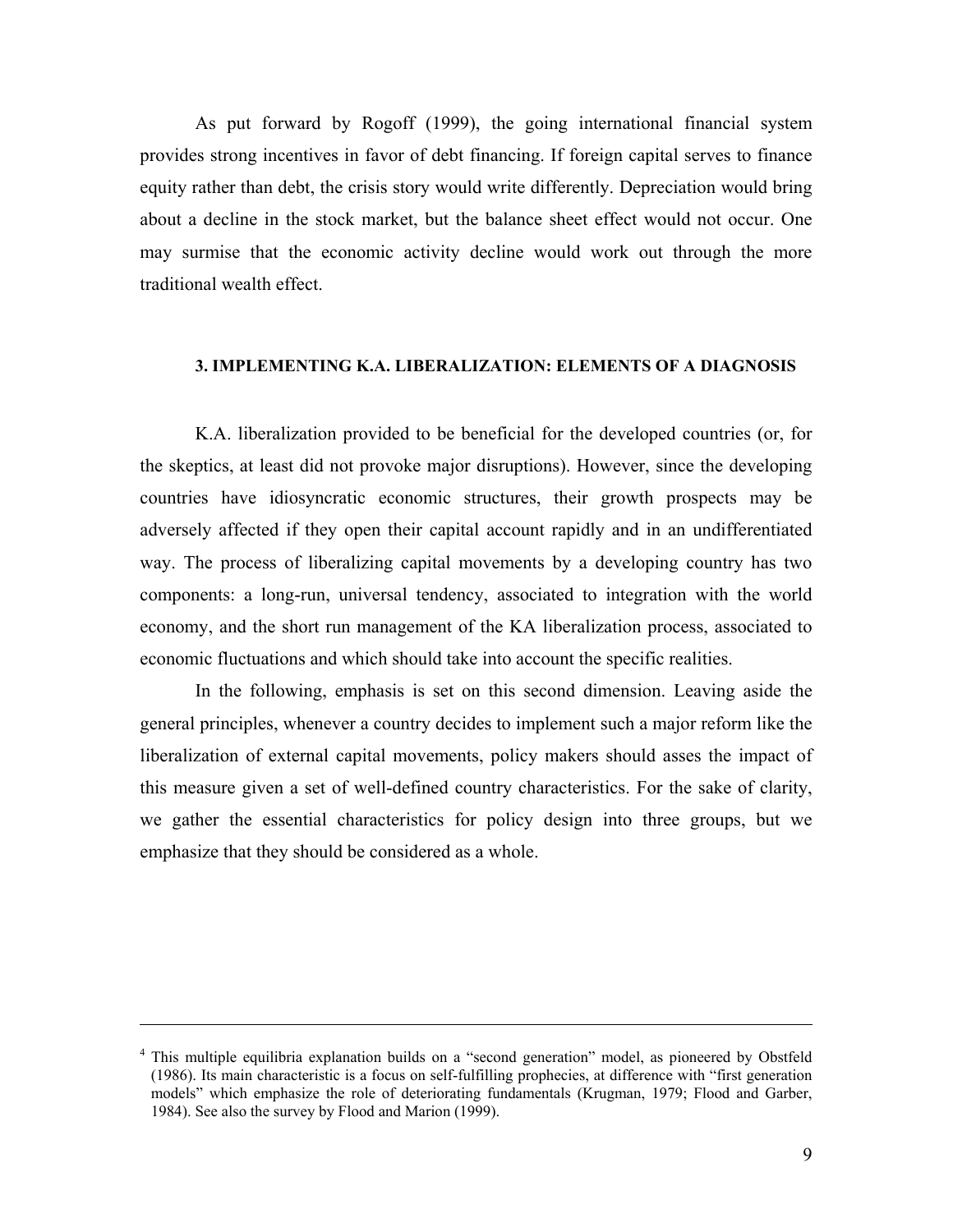#### **3.1. Macroeconomic stability and opening the capital account**

When countries where capital is relatively scarce open their capital account, they should face massive inflows of capital guided by the neo-classical principle of equalizing marginal returns. More precisely, in the industrial countries where capital is abundant, its rate of return has declined over time, as capital per worker has increased. In developing countries, the stock of capital per worker is small and marginal returns on investment should be large.<sup>5</sup> Such net inflows of capital are accompanied by the real appreciation of the developing country currency. In other terms, the capital account deficit net of changes in reserves has as a counterpart the deficit of the trade account (and maybe the public deficit).

It should be noticed that real appreciation cannot be avoided, whatever the exchange rate mechanism. Under a fixed exchange rate, capital inflows lead to an increase in reserves of foreign exchange, as the central bank is obliged to buy the excess foreign exchange. Then the money stock increases, prices go up and the currency appreciates in real terms. Of course, for some time, the central bank may resort to sterilized interventions in the foreign exchange market, but this policy cannot be sustained in the long run (firstly, the central bank will run out of domestic assets; it will then resort to borrowing deposits from ordinary banks, but the cost of this operation would soon become prohibitive). Under a flexible exchange rates regime, the monetary base is insulated, but capital inflows entail a higher demand for the national currency, which appreciates in nominal terms, thus, for a partial pass-through effect, this leads to real appreciation too.

Appropriate fiscal policy may help tempering real appreciation coming with large capital inflows: tight deficits should put downward pressure on interest rates and thus limit the scope for capital inflows. These are medium run adjustments. It would be difficult to adjust fiscal policy rapidly enough to such as to counter a sharp surge in

<sup>&</sup>lt;sup>5</sup> In practice, many factors explain why return on capital is not necessarily higher in developing countries: shortage of basic skills, lack of education and infrastructure, corruption and economic disorganization, all can be seen as additional costs.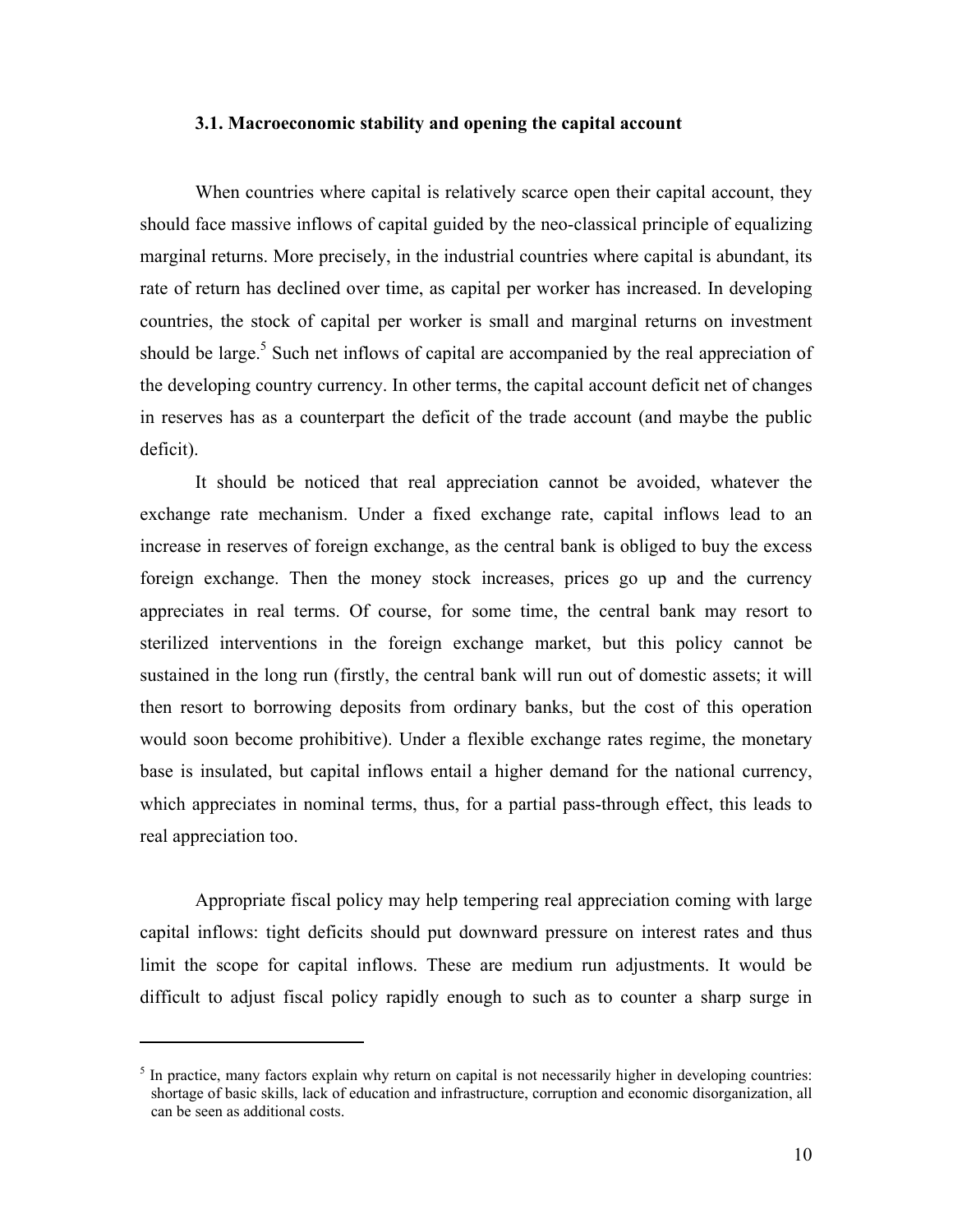capital inflows. Moreover, fiscal austerity may be quite impossible to implement when unemployment is high. As a basic requirement, countries that expect large capital inflows should not completely deregulate the international movements of capital before they set their fiscal stance in good shape. In particular, they should set up efficient tax collection systems and control spending strictly. The higher the public deficit, the higher export crowding out and the offsetting capital inflows.

The objective of attracting foreign capital should be weighted against other policy goals. In general, countries that adopted some kind of fixed exchange rate regime found the task of maintaining the parity extremely difficult. One should however think of why these countries adopted fixed exchange rate regimes in the first place. Some of them (Argentina and Bulgaria first come to mind) were very high inflation countries, which resorted to pegs in order to get a nominal anchor and effectively carry out macrostabilization programs.<sup>6</sup> Most of them kept in force some capital controls as a safeguard against currency attacks (Leblang, 1999; Eichengreen, 2001). Once that inflation is brought within reasonable bounds (e.g., below the two digits psychological norm), softer inflation-control instruments can be successfully implemented, like a monetary target. Empirical analyses showed that, in general, the money demand function is stable for low inflation rates, but not for high rates.

The drop of the peg in favor of floating exchange rates is then consistent with an autonomous monetary policy, directly aiming at price stability. That does not imply that all risks associated to capital mobility vanish under floating. Large fluctuations in the nominal exchange rate can occur and harm dollar borrowers, be them public or private. In this context, full capital liberalization may take place only if the contribution of foreign capital to total liabilities is week, such that a sharp depreciation associated to reversal in capital flows does not deteriorate balance sheets, with all the perverse effect above mentioned. In general, the excessive volatility of the exchange rate specific to floating may put additional strain on the real sector.

<sup>&</sup>lt;sup>6</sup> Some other countries resorted to fixed exchange rates as they considered them more supportive of international trade, and mainly exports. As experience of developed countries shows, this other goal can be achieved as well in the context of flexible exchange rates.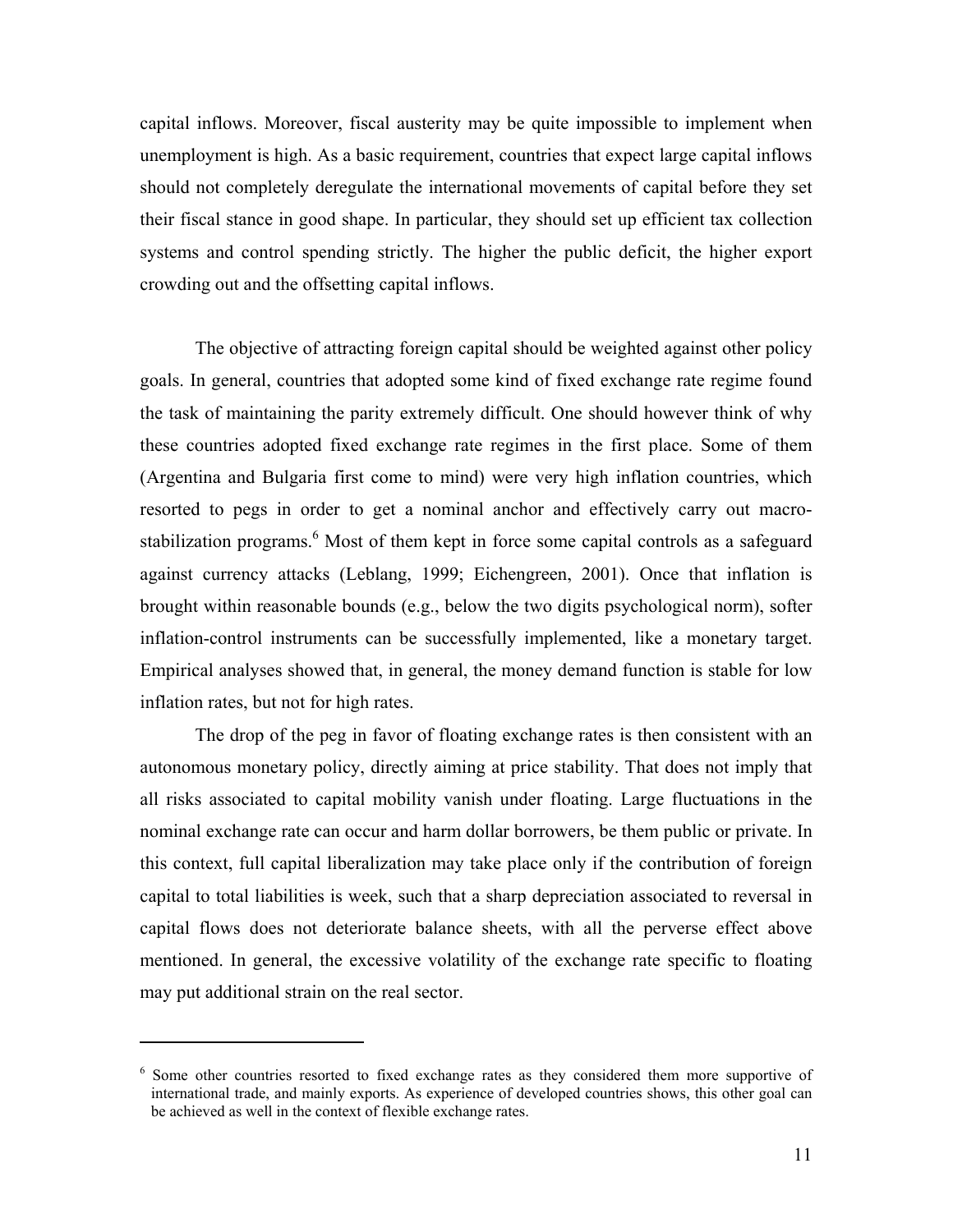To sum up, long before a country decides to fully open its capital account, it should have solved two major and sometimes related problems: inflation and large public deficits. There should be a strict monitoring of external indebtedness (public and private) put in place as well. And, even if this may sound trivial, risks associated to K.A. liberalization are much lower if foreign capital represents only a small proportion of total liabilities of a given country and vice-versa. In general risks associated to foreign direct investment and even to portfolio investment seem lower than those associated to debt financing.

## **3.2. Market competition and opening the capital account**

In general, the goods-producing sector in developing countries and most of transition economies is dominated by a bunch of monopolistic businesses, often supported by the state. Most of the time, the banking sector is organized as an unregulated (or poorly regulated) oligopolisitic market. In this context, massive and unregulated flows of foreign capital may do more harm than good. While positive effects can be easily identified, sometimes, lack of experience of the analysts themselves with such "bizarre" economies lead to difficulties in assessing the perverse effects (Stiglitz, 2002).

Let us take a hypothetical example. The most competitive firms in a given developing country would find easy ways to finance their development in the international capital market (issuing shares or through bank credits at the best rates). These firms will grow, to the disadvantage of less competitive rivals, which will be gradually pulled out of the market. Is this "foreign capital hand" the same as Adam Smith's invisible one? Not necessarily. If at the end of the story this market becomes, or gets more, monopolistic (or oligopolistic), with only one (or a few) survivor(s) in place, the initial competitiveness has converted in lasting market power, with adverse consequences for consumer welfare (but also with large gains for the international capital that worked out this transformation).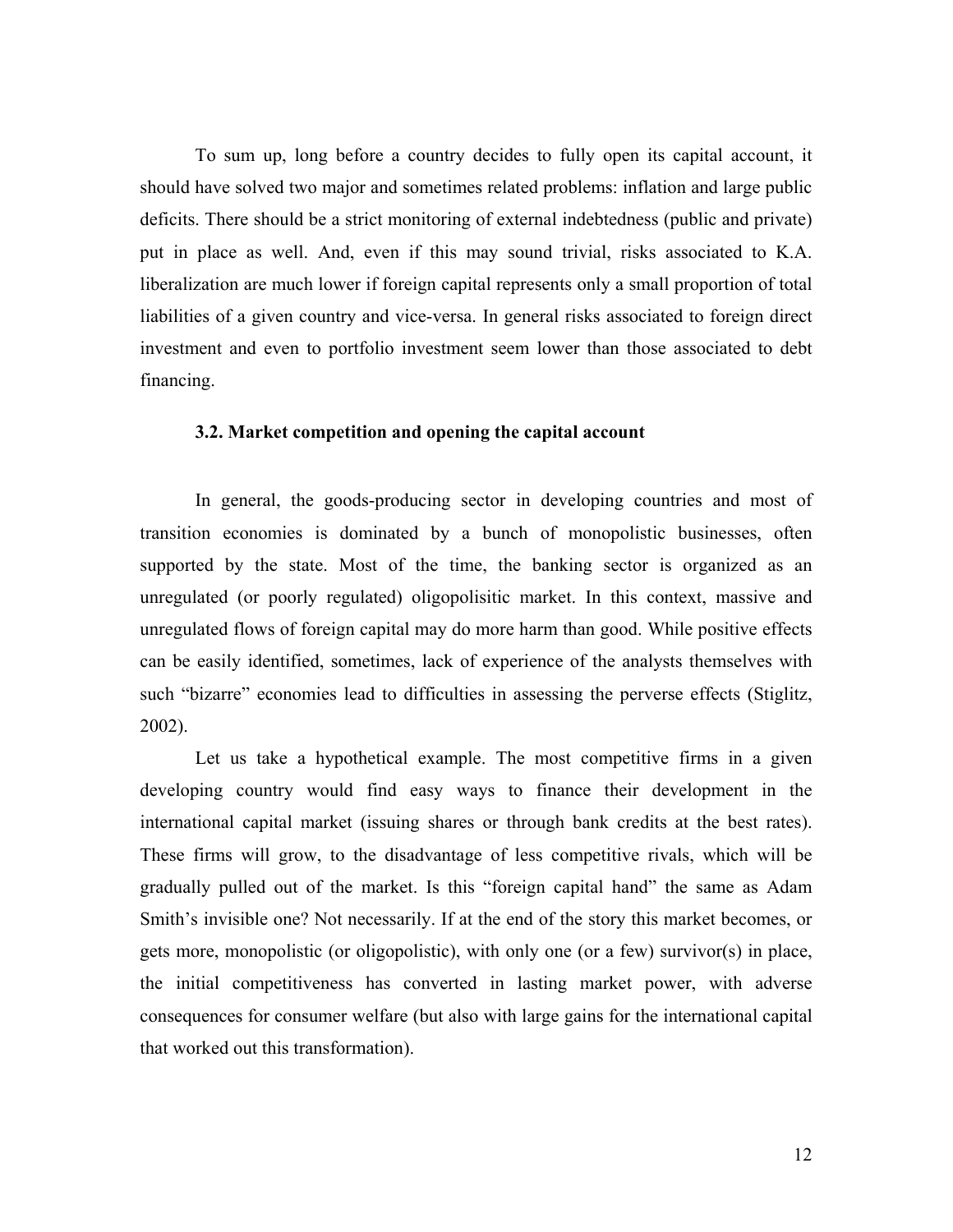It a basic fact of life that, in general, foreign capital chiefly targets monopoly firms (in particular, natural monopolies). This process is favored if the developing country implements a privatization program. In this context, it should be emphasized that foreign capital is not a substitute for appropriate regulation. To the contrary, the regulatory body may face increased resistance if the monopoly gets foreign-owned.

We conclude that capital account liberalization should be baked by development of powerful antitrust policy and regulatory institutions. International assistance in this field should become a priority on the development agenda.

# **3.3. Weak financial systems and opening the capital account**

The financial system in developing countries is in an incipient stage of maturity. Their capital markets are neither liquid nor deep enough, bank prudential regulations and supervision are weak, management practices in the banking sector are unusual, there is a shortage of qualified staff, and so on. Such financial systems are particularly badly equipped to manage risks, and often banks are saddled with bad debts and worthless assets. In this framework, opening the capital account may be quite a risky measure. If during the "optimistic" period, credit expands and private firms can raise large amounts of money easily, the reversal can also be dramatic. In the crisis period, many firms that may be solvent, face bankruptcy given that they do not have the capacity to shift rapidly to new markets or suppliers, when their traditional suppliers or buyers become insolvent, or they face sky-rocketing borrowing costs.<sup>7</sup>

Macroeconomic rigueur, effective antitrust policy, strong financial institutions are basic points that should be addressed by countries considering the liberalization of capital

<sup>&</sup>lt;sup>7</sup> Mishkin (1999) claims that a major responsibility for the Asian crisis rests with their weak financial regulation and supervision. Ishii and Habermeier (2002) point to the Korean experience; this country was subject to a major crisis in 1997 despite its sound macroeconomic fundamentals, due essentially to structural weaknesses in the financial and corporate sectors and, quite likely, to a premature opening of the capital account.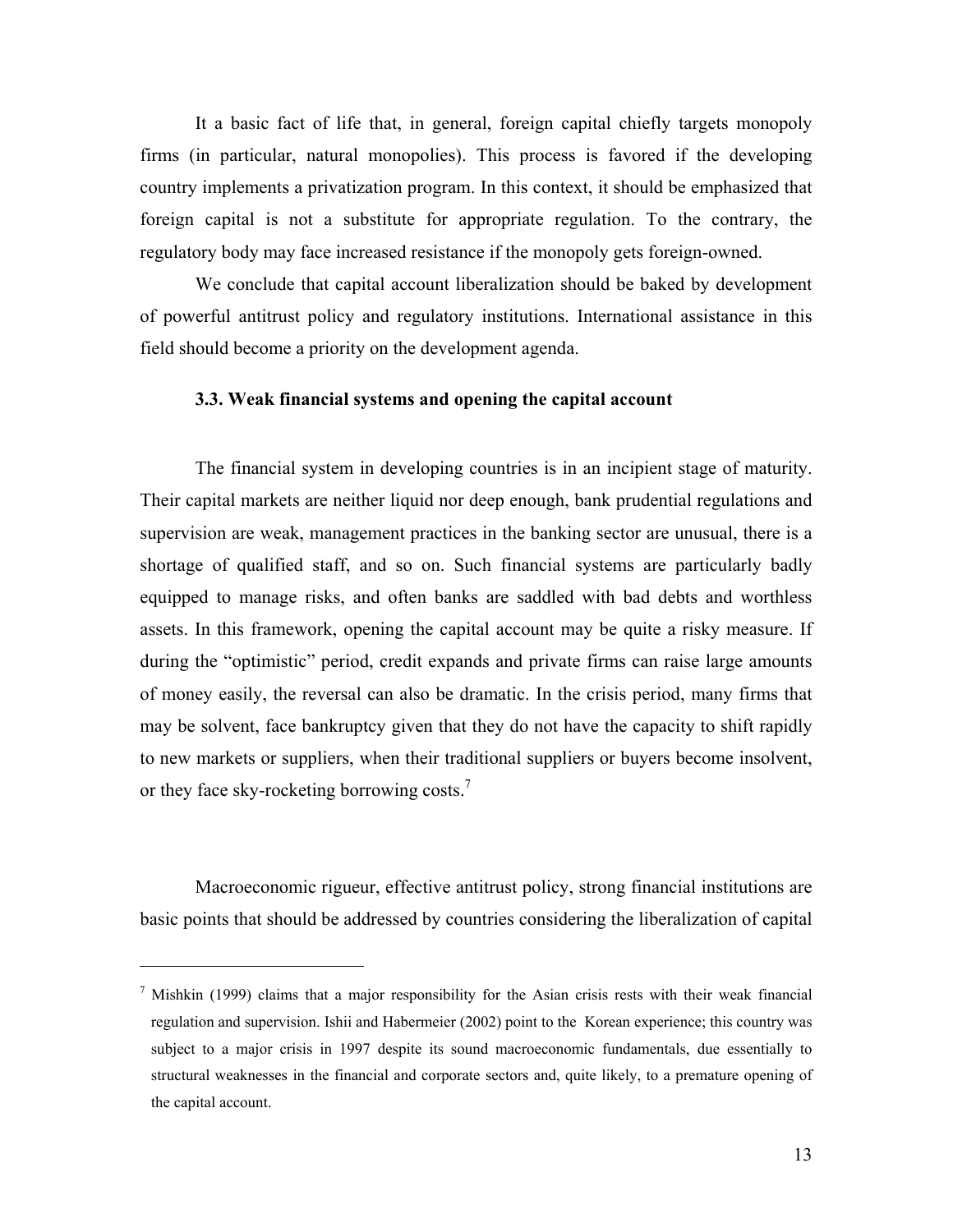movements. Moreover, international advisers and policymakers sometimes tend to overlook the systemic strain and disorganization specific to developing and transition countries.<sup>8</sup> One perspective of analyzing this issue is macroeconomic and it focuses on the capacity for quick adjustment (resource reallocation) following abrupt changes in relative prices. Another perspective looks at economic structures and institutions: the juridical and legal basis, and the nexus of economic relationships and norms at work in the given country. In the recent years, many intellectual efforts were devoted to a better understanding of the consequences of corruption and poorly defined property rights, as well as the weakness of law enforcement on economic development.

Given the idiosyncratic economic structure of developing economies, restrictions on capital movements may provide for a second-best solution, to be maintained until constraints inherited from the past are removed.

# **4. CAPITAL CONTROLS DURING TRANSITION TO A MATURE MARKET ECONOMY**

## **4.1. Basic rationale for capital controls**

After many years of activism, when governments in the developed countries and main international financial institutions pushed toward universal liberalization of the capital account, the possibility of maintaining some capital controls on a unilateral basis is no longer dismissed by economists. Paul Krugman, who, in several press articles in 1998, advocated in favor of selective capital controls, initiated the break with the "orthodox" thinking and joined the group of other critical thinkers like Rodrick (1997) and Bhagwati (1998). An important change took place within the IMF, where many economists agree now upon the idea that countries cannot fully liberalize their capital account before they fulfill some basic requirements in terms of macroeconomics stability and institutional strength (see the special IMF (1999) report on capital controls and the several IMF *Occasional Papers* quoted in this document). Contemporary consensus on

<sup>8</sup> What Daianu called *structural strain* (1994, 1997). The term of *disorganisation* was introduced by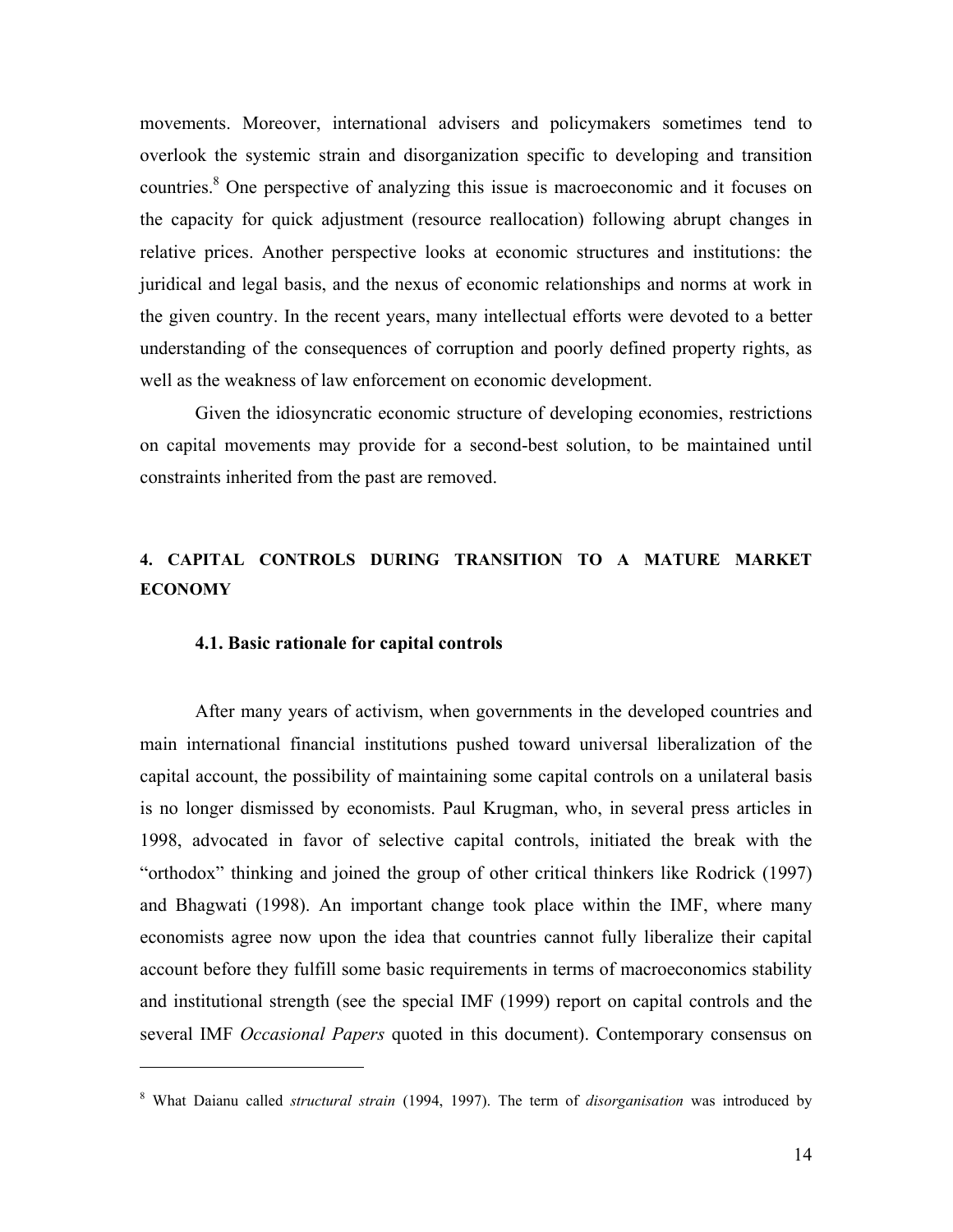capital controls is well summarized by Lipschitz, Lane and Mourmouras (2002): "even though capital controls distort the intertemporal allocation of resources, are subject to evasion, and could be used as a pretext to relax macroeconomic discipline, they could provide emerging market countries a temporary shield from volatile capital flows like interbank lending and portfolio investment". Another generally accepted policy principle is stated in a study by Barry Johnston: "A comprehensive liberalization of capital transactions and transfers does not signify an abandonment of all rules and regulations connected to foreign exchange transactions. Countries that have opened their capital account have to strengthen their regulations in certain area" (Johnston, 1998, p.5).

According to IMF (1999), during the period 1993-1997, there were 106 instances where new capital controls had been implemented, most of them restricting open positions by banks in transactions with non residents and credit controls. The range of motivations varies from maintaining monetary policy autonomy within a fixed exchange rate regime, industrial policy or limiting volatility in the financial market (this time, in the context of flexible exchange rate regimes).

Various studies have shown that effectiveness of capital controls is limited in time, as private agents find methods of circumventing them (Johnston, 1998). The more developed is the financial system, the easier is for financial intermediaries to by-pass a given control. Peter Garber (1998) documents on the risks for capital and prudential controls avoidance against the background of an ever-growing market for derivatives. He argues that if a uniform tax is placed on all gross inflows, gross transactions will move off-shores and the tax will finally bite only the net inflow. Also, "if differential controls are imposed allowing for equity investment but limiting short-term, fixed interest inflows, the flows will enter through the least restrictive door".

Quite often, developing countries opt for a fixed exchange rate in order to fight inflation, as they take the currency price as nominal anchor. This policy choice comes with its own risks, which capital controls may help containing. In the specific context of a fixed exchange rate regime, capital controls either intend on improving monetary policy effectiveness or preventing speculative attacks.

Blanchard (1997).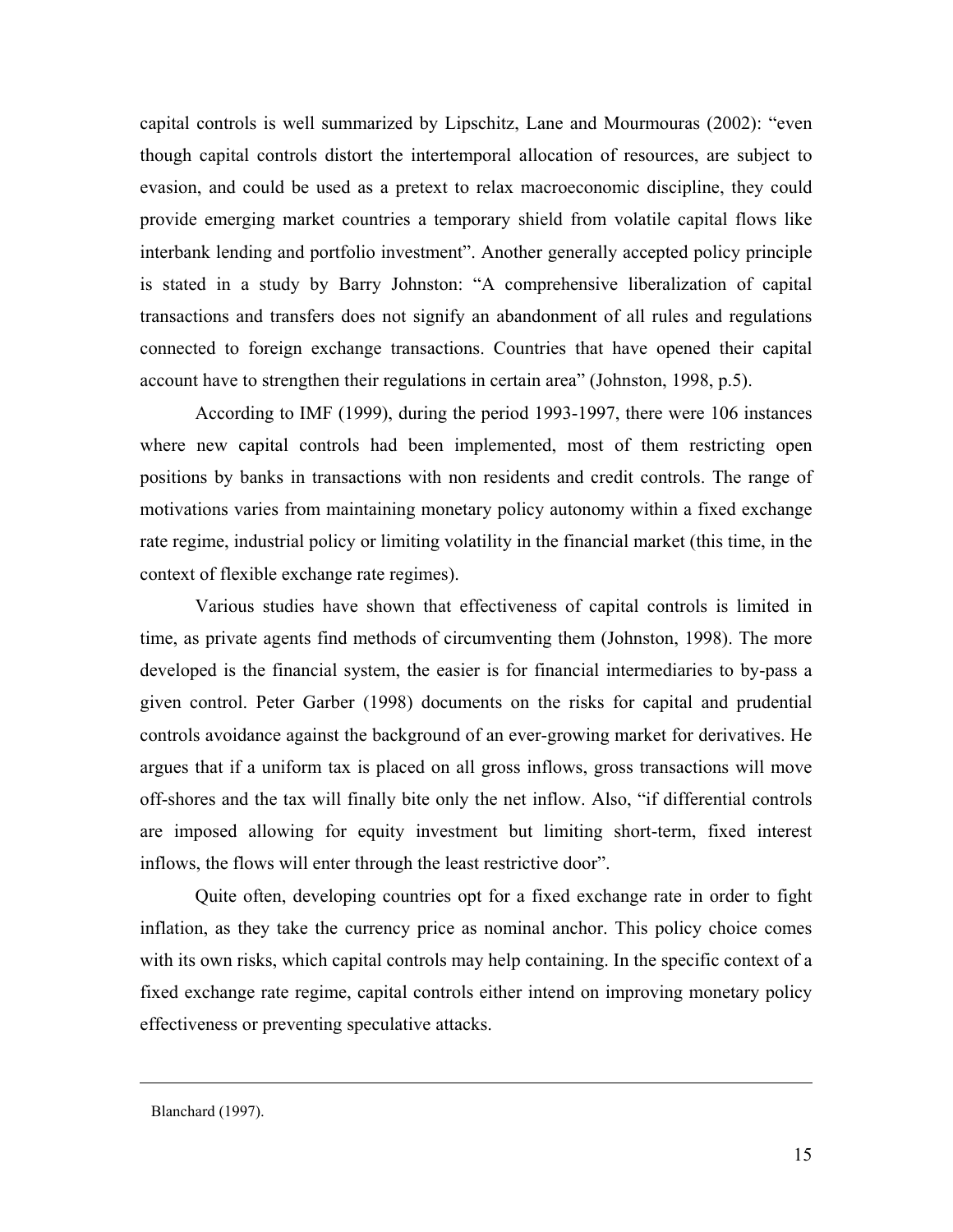# **4.2. Fixed exchange rates and capital controls**

In the traditional Mundellian framework, controls that limit capital mobility allow the central bank to regain *monetary policy autonomy* in the context of a fixed exchange rate (see also Johnston, 1998; Edison and Reinhart, 2001). The cost of moving capital between the host country and the rest of the world drives a wedge between the home and world interest rates. In particular, during a standard aggregate demand-driven crisis, if restrictions on capital outflows are in place, the central bank may maintain, at least for a while, lower than world interest rates. Conversely, a central banker who wants to limit capital inflows in an overheating economy would restrain (tax) capital inflows, such that it can target a higher interest rate than required by the interest rate parity condition.

In the context of a fixed exchange rate, controls may aim at preventing *speculative attacks*. It is well known that this exchange rate arrangement is highly vulnerable to speculators' attacks. During speculative crises, speculators borrow domestic currency (for a short period) and trade it against dollars (or other "strong" currency). Incentives to attack a currency are huge: if the attack fails and the central bank manages to defend the parity (e.g., by selling dollars), the speculator loses no more than the interest rate over the period; in the opposite, if the currency is devaluated, the profits may be quite large.

Such a currency attack may succeed even if there is no misalignment of the exchange rate and economic fundamentals are sound. Of course, if a currency is overvalued, chances that it will be the next target increase. Furthermore, if several major investors all agree to simultaneously speculate against a currency, chances that many others follow the move are huge. In this context of self-fulfilling prophecies, popular blame of international funds managers who bet against Asian currencies for destabilizing these economies is not without logic. If there is such a thing as an ethic for economic conduct, administrative restrictions on capital outflows are acceptable if they prevent investors from making a mistake by taking their money off the country. If the capital flight is not motivated by a deterioration in the country fundamentals, but owes to some "irrational" mood, capital controls may be an efficient way to "buy time" for restoring trust.

To contain currency attacks, or to limit the damages in the advent of the attack, governments may set some ceilings on short-term loans by resident banks to non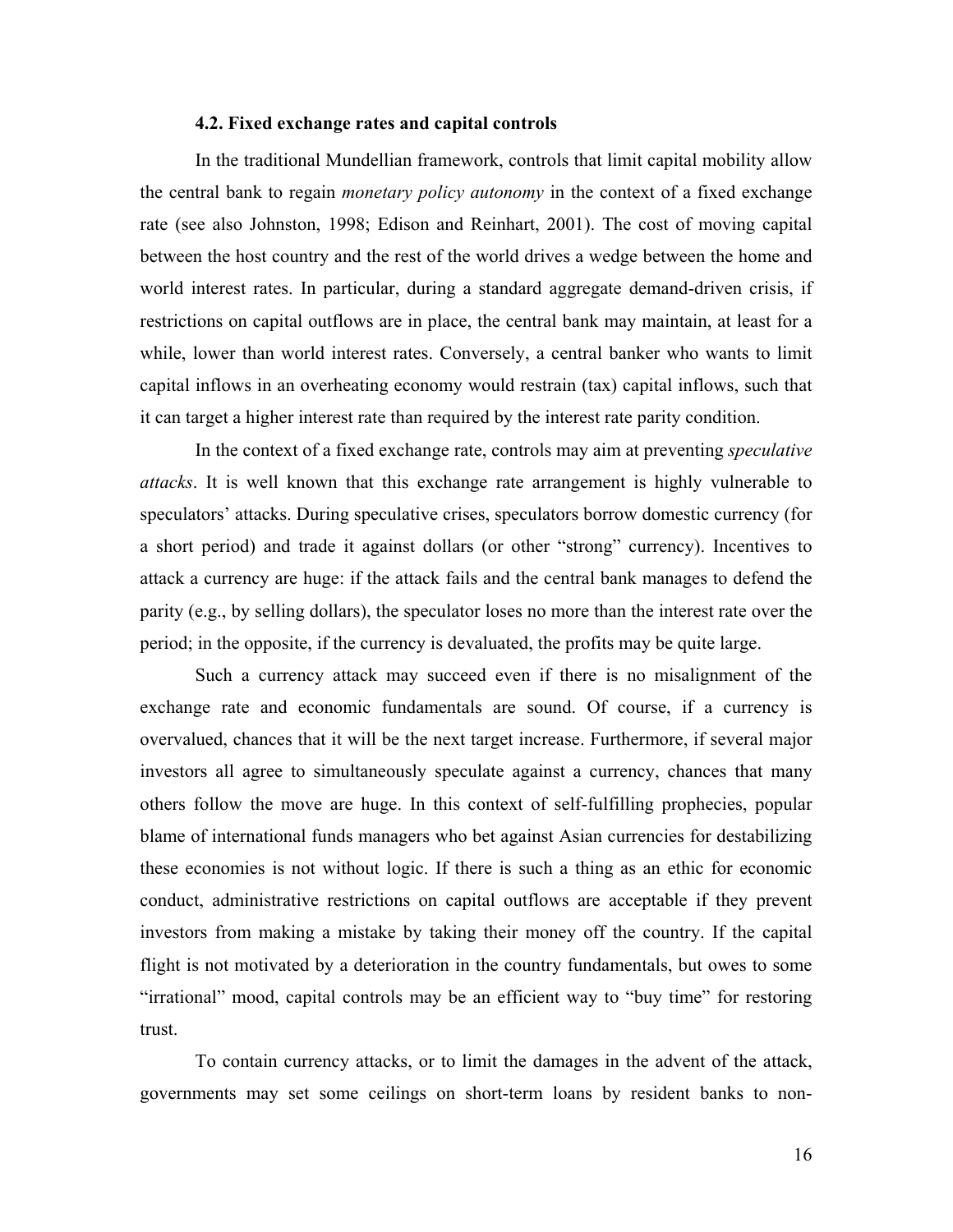residents and limit their interventions in the forward market. They may also put some limits on exports of foreign currency. Offshore markets in the domestic currency, which in general escape from supervision of the central bank, should be closed. These are emergency or "desperate" measures, as opposed to "prudential" measures that oppose currency appreciation during normal times (Edison and Reinhart, 2001).

The most popular case study is provided by Malaysia. During the Asian crisis, this country faced successive waves of speculative attacks over the ringgit and massive outflows of capital. In September 1998, the government decided to curb capital outflow by outright regulation. The controls made possible a temporary relaxation in fiscal and monetary policy that might have alleviated the crisis. (See for further details about the Malaysian experiment with "emergency" capital controls Ötker-Robe, 2000; Zainal-Abidin, 2000; Edison and Reinhart, 2001). According to an empirical study by Eichengreen and Leblang (2002), those countries which in periods of distress imposed capital controls, have recovered faster.

# **4.3. Flexible exchange rates and capital controls**

In general, in recent years, many experts have claimed that flexible exchange rates are to be preferred to fixed exchange rates, as the monetary authority regains control over the monetary policy and currency attacks have no reason to exist (the time opportunitywindow collapses to zero). However, when the exchange rate is freely determined by market forces, it may be subject to large volatility, in particular in the context of developing countries which feature a narrow trade portofolio. We also know that in absence of capital controls, private businesses tend to resort extensively to dollardenominated debt, as they have to pay lower interest rates. Then exchange rate volatility may lead to large real activity fluctuations, channeled via the balance sheet effect. As a corollary, instability may be limited if such dollar-denominated debts were restricted in an administrative way.

In general, fluctuations in macroeconomic variables are associated to losses; by imposing some cost on short-term capital inflows and outflows in the context of a flexible exchange rate, one may achieve more stable capital flows. Yet there are non negligible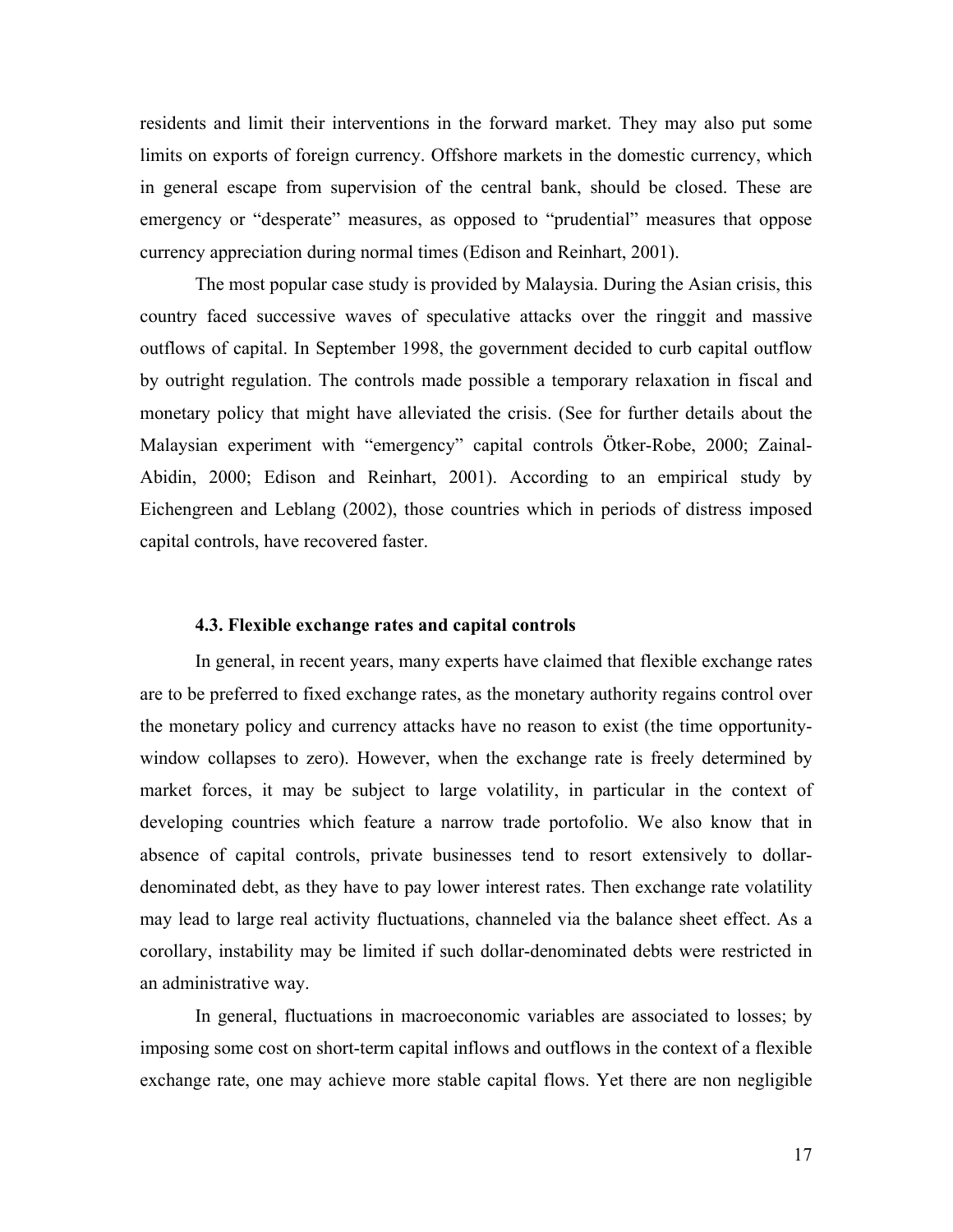risks that reduced volatility in flows may bring about increased volatility in asset prices (exchange rate, stocks). Probably, capital controls shift the burden of adjustment from quantity toward prices (Calvo and Rodriguez, 1979; Reinhart, 2000; Edison and Reinhart, 2001).

If monetary policy is strictly devoted to maintain price stability, the country can rely only on fiscal policy to counter a negative demand shock. However, according to traditional Mundellian analysis, under perfect capital mobility and a flexible exchange rate, fiscal policy of a small open economy is ineffective: any increase in public spending pushes up interest rates and the currency appreciates; in turn, investment and respectively net exports are crowded out. In this context, a tax on capital inflows will limit the volume of capital inflows, limit the currency appreciation and may back counter-cyclical fiscal policies.

# **4.4. Capital controls and the time pattern of external funding**

As already mentioned, whatever the exchange rate regime, massive capital inflows bring about real appreciation of the currency (via the nominal exchange rate in a flexible regime, or via the monetary base and prices in the fixed one). Net capital inflows have as a counterpart a trade (current account) deficit; currency appreciation is in fact the consequence in the adjustment in relative international prices so as restore equilibrium of the balance of payments. If the trade deficit serves to finance positive net discounted value projects, there should be no reason to worry. Instead, if foreign savings serve to finance the public deficit, consumption of foreign produced goods or speculative investment in real estate, things may be quite different. As the two destinations cannot be disentangled (and even if they could, financial intermediaries would find easy ways to by-pass them), it is very difficult to design efficient selective capital controls. One would like to prevent "speculative" capital flows, but to support "good" investment projects.

In general, economists who carried out empirical work, tend to agree that controls aiming at reducing the aggregate capital inflow were not very effective, but contributed to modify the structure of foreign funds in favor of long-term financing (see Montiel and Reinhart, 1999). These are good news: recent currency and financial crises pointed to the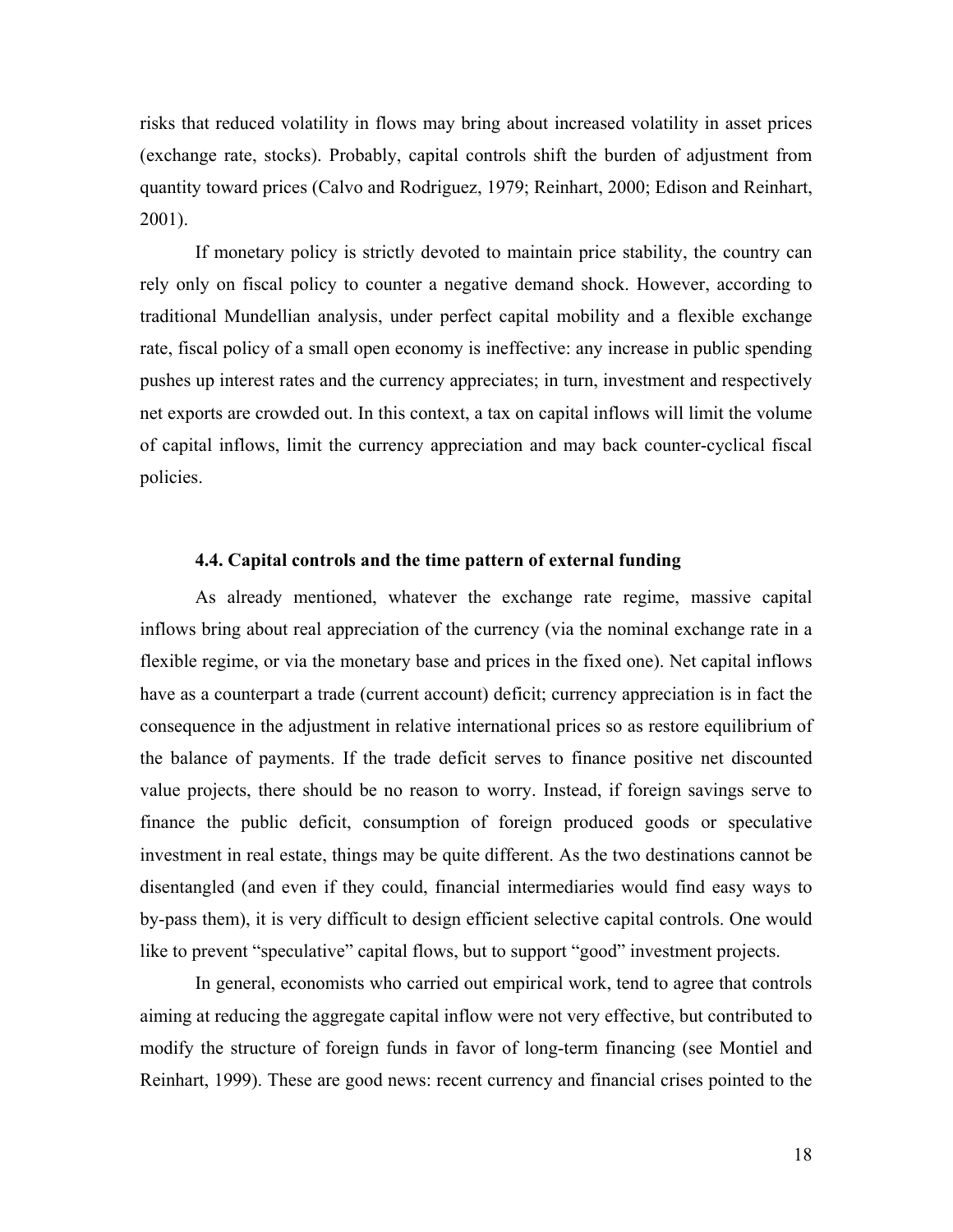major instability risks that can be associated with *short-term capital investment*. Policy measures that tend to put some breaks on this type of investment look today quite appealing. Either a Tobin-tax or a requirement to create a one-year non-remunerated deposit for any investment in the country may discriminate against short-term funding. If short term borrowing becomes more costly, other forms of financing like long term funding or FDI become more attractive.

Faced with massive capital inflows, in June 1991, Chilean authorities decided to implement a 20% one-year unremunerated reserve requirement on foreign borrowing. Initially, only foreign loans were considered, but afterwards, the scheme was extended to non debt (portfolio) investment and even to some forms of FDI. The scheme was abandoned in 1998 when the flow of foreign capital declined following the Asian crisis. Most economists who studied the empirical evidence in general agreed that the capital controls had only a modest and short term lived impact on reducing total capital inflows (Laurens, 2000). However, by altering the structure of funding in favor of long-term investment, Chile found itself in a much better position to face the risks of net flow reversal in the aftermath of the Asian crisis. As Rogoff (1999) put forward, Chilean-type controls must be very comprehensive to be effective. $9$  The Chilean government was compelled to gradually extend the scheme of non interest bearing deposits to wider categories of investment, from private lending, to portfolio and even FDI, as financial intermediaries found ways to by-pass them.

Capital account liberalization was undertaken in many countries around the globe; ways to do it were diverse, and results were mixed. Various experiences with K.A liberalization throughout the world show that there is no simple rule for the proper conducting of K.A. liberalization. As mentioned in Section 3, the schedule of liberalization should take into account individual countries' characteristics, mainly in terms of macroeconomic fundamentals, of market structure and of financial system's

<sup>&</sup>lt;sup>9</sup> He gives as an example the situation where by the intermediary of cleverly tailored offshore derivative swap contracts, a Chilean bank may appear to be the holder of long term debt, while in reality, it owns only short term loans with a foreign bank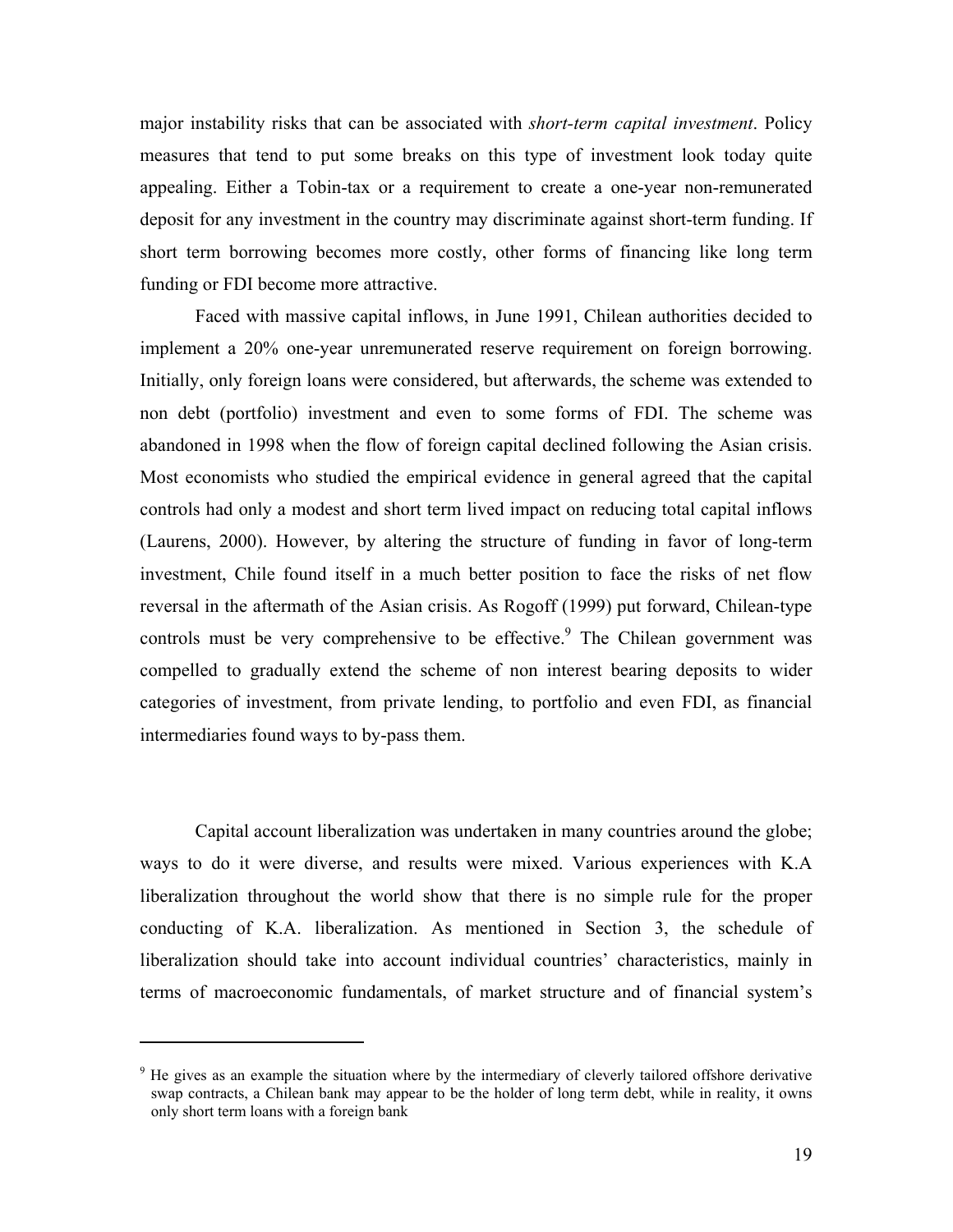deepening, supervision and risk assessment (see also on this important topic, Ishii and Habermeier, 2002). In particular, the program of K.A. liberalization *cannot* be devised as a pre-determined time schedule ("do this … until"); it should take the form of as a contingent plan, where suppression of various barriers should be conditional upon fulfillment of various criteria, what we call *sequencing* (do this … if that …).

# **5. TRANSITION ECONOMIES: CHALLENGES AND RISKS ASSOCIATED TO K.A. LIBERALIZATION**

#### **5.1. EU criteria for membership and the K.A. liberalization**

From 1988, the EU undertook a large offensive of liberalizing capital markets within its frontiers. The removal of barriers in financial markets is expected to allow capital to become more mobile and move to the location with the highest return.<sup>10</sup>

Much progress has been achieved since, maybe the most spectacular step being the adoption in 1999 of a single currency by eleven (now twelve) of the fifteen EU member countries. Of course, integration of their money markets (financial assets with a maturity inferior to one year) was a basic precondition for efficient management of monetary policy in the Euro Zone and was achieved prior to monetary unification. While many barriers have been abolished since, some are still in force: in particular, cross border take-overs and mergers are still hard to implement, and, for not very clear reasons (perhaps related to the quality of information), investors still seem to prefer domestic assets. Foreign banks and insurance companies keep on facing a number of difficulties in setting up affiliates abroad, and cross-border transfers of funds still involve high costs. However, the European Commission resolutely pushes towards further liberalization of movements of capital and creation of a genuine capital market in the European region. We should therefore expect that cross-border ownership will further diffuse in the future.

<sup>&</sup>lt;sup>10</sup> See: Capital market liberalization, 1996, europa.eu.int/comm/internal\_market/studies/stud9.htm.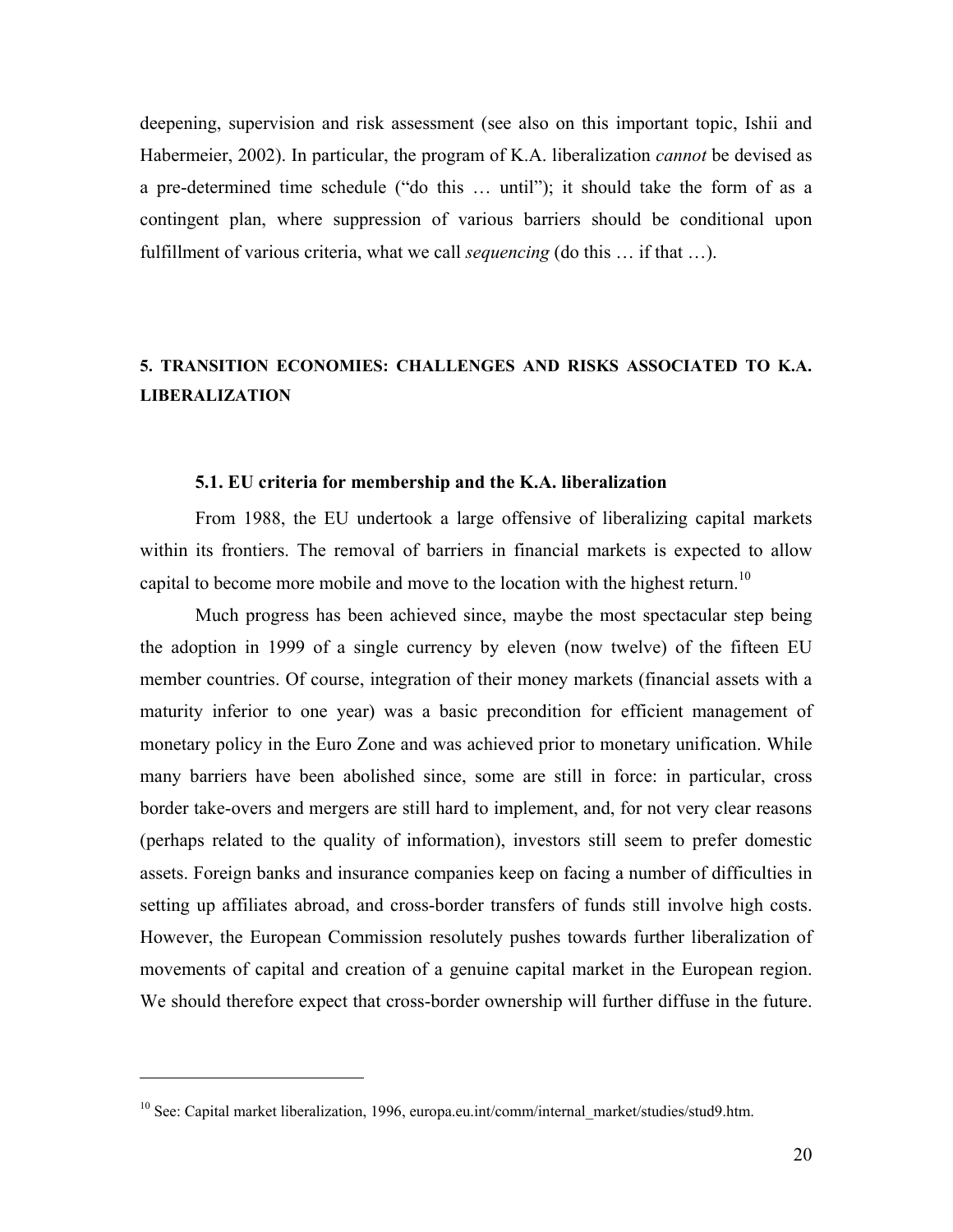As a main consequence, we might expect that more pan-European firms should appear in the years to come.

In general, EU members must accept the 80000 pages of laws and regulations which make up the *Acquis Communautaire*. In particular, they should mutually recognize bank licenses and pursue the objective of harmonization of their financial sectors. In the enlargement context, the EU calls that candidate countries should proceed to an orderly liberalization of capital movements, to be completed by the date of accession at the latest.<sup>11</sup> There is no formal sequencing requested by the EU; suggestions are that, in a first stage, candidate country should liberalize long and medium term flows. Short term flows should be liberalized only in a second stage (Busch and Hanschel, 2000). Nonetheless, there is the possibility to apply for a temporary derogation regarding certain types of capital flows during the early stages of membership; such derogation apply to inward direct investment in "sensitive" sectors or acquisition of some types of real estate.

Rather surprisingly, one can observe no clear correspondence between the status of liberalization and the choice of monetary and exchange rate policy. Thus, Estonia and Bulgaria have super-fixed exchange rate backed by a currency board, without stringent capital controls, Latvia pegs its currency without exchange controls. Hungary applies a crawling peg while Poland decided to float the zloty, both countries maintaining some controls over short-term flows. The Czech Republic floats its currency without exchange controls, while Slovenia applies a managed float with full exchange controls (Ems, 2000). Romania runs a managed float, and decided to lift most capital controls by 2004.

# **5.2. Real appreciation and the control of capital inflows**

 $\overline{a}$ 

Compared to other regions, transition economies from Central and Eastern Europe are in a relatively good position to attract capital from the EU, as their labor force is rather skilled and they are geographically close to the EU market. As these countries resolutely progress toward a market economy integrated with the EU and the Rest of the World, it is highly probable that more and more capital will set up there. The main flow of capital throughout the 1990s towards the transition economies took the form of FDI,

<sup>&</sup>lt;sup>11</sup> See: European Commission, 1998, Reports on progress toward accession by each of the candidate countries, Composite Paper and Emil Ems (2000).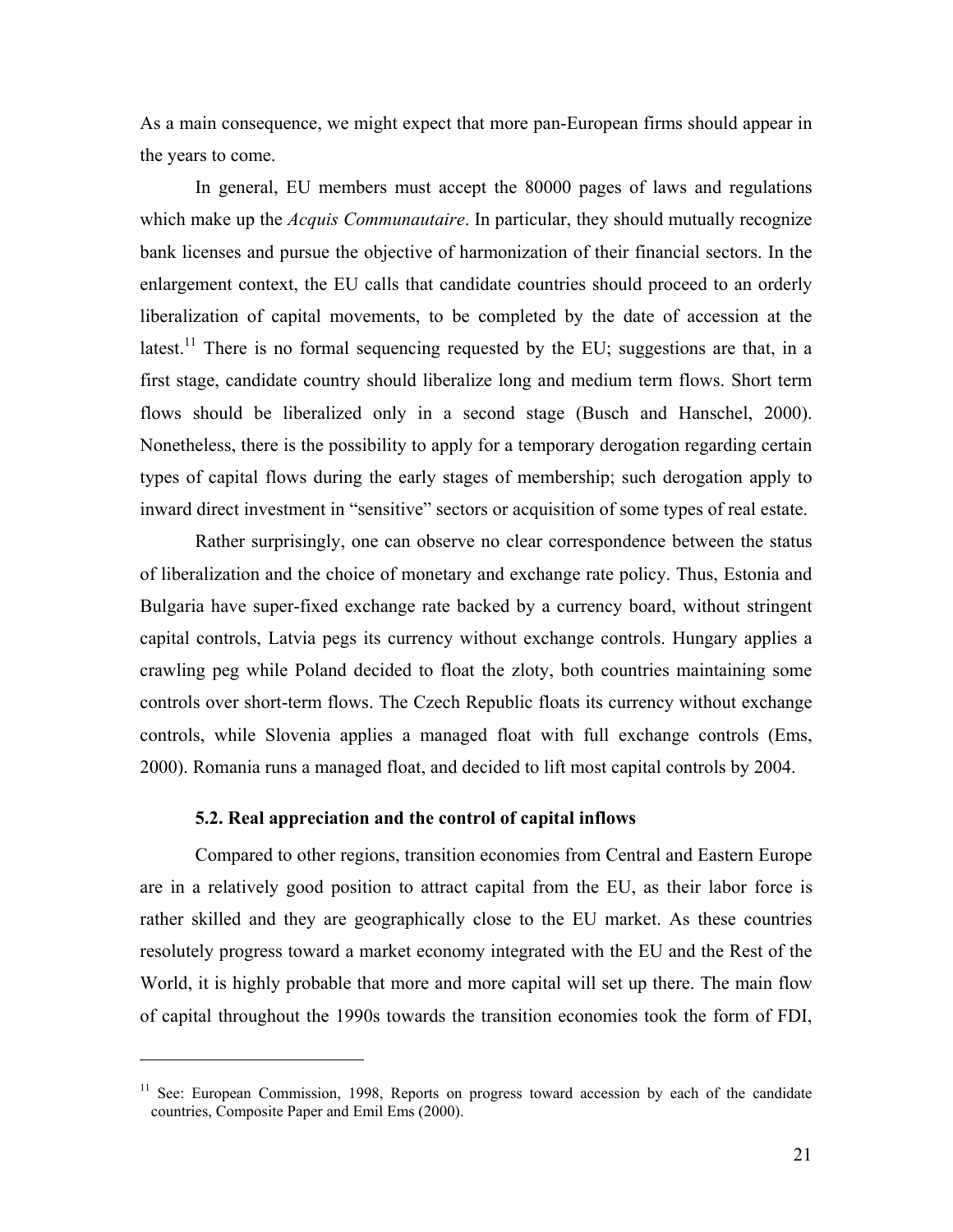while other private capital flows (mainly trade and short-term lending) were negative. The region as a whole was a net recipient of funds throughout period.

As a basis for a rough calculation, Lipschitz et al. (2002) estimated that in 2000, the marginal product of capital in transition economies should be somewhere between 8.5 to 23 times the marginal product of Germany. Hence, in absence of adjustment costs, one should have observed a one-shot massive capital inflow to Eastern Europe (and almost no new investment in Western Europe), so that capital per worker in this region becomes equal to capital per worker in the EU countries. The theoretical amount of capital is ten to twenty times higher than the actual amount of capital that really went into these economies in the 1990s. According to these economists, so far something has blocked capital inflows, and that we may expect a significant inflow once that these blocking factors are removed. Transition economies that lead the process of integration with the EU have benefited from the largest share of portfolio and FDI investment. Their currency is general subject to appreciation pressures. In this context, it might be tempting to try to limit capital inflows, in order to "protect" the exporting sector. However, experience of other countries that tried to implement such measures is not very encouraging, since such controls did not appear to be very effective.

To the contrary, a selective set of market-based controls, limited in scope and strength, aiming at discriminating against short-term financing may be interesting. In particular, a Chile-type policy of one-year non-remunerated reserve requirement for any capital inflow, by imposing a non-linear cost on capital inflows may help favoring longterm investment and provide for a better external capital structure. We know that countries that rely more on short-term lending are more vulnerable to liquidity crises. This policy does not come without a cost, as investors may require a larger risk premium for long-term lending. So there is a clear trade-off between the amount of foreign capital need for investment projects and the risks associated with sudden reversal in investors' expectations and possible capital outflows.

#### **5.3. Short-term risks from K.A. liberalization specific to transition economies**

According to going regulation, new and future EU member countries should join the Euro-zone at some further moment. However, they will be first asked to comply with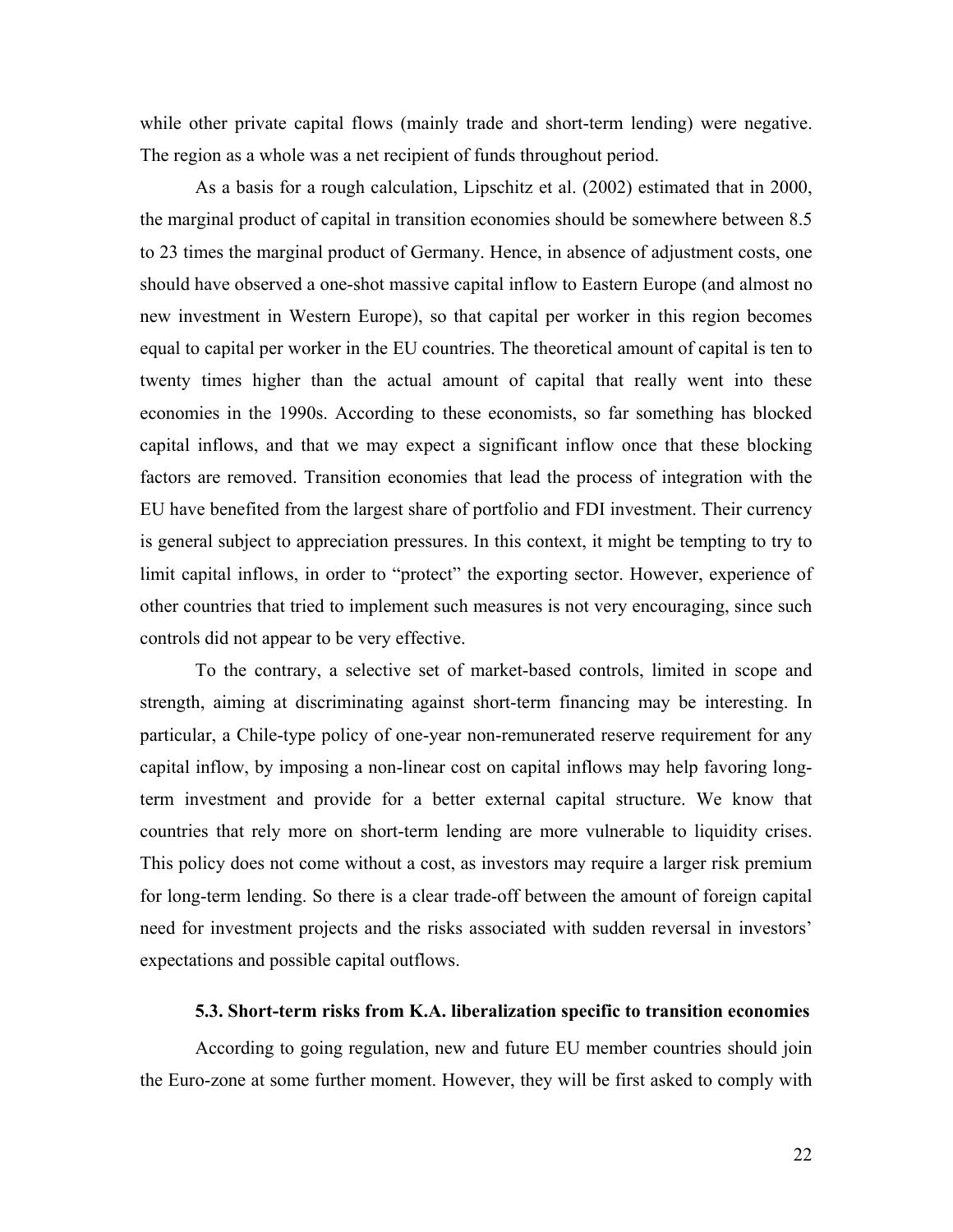additional requirements. In particular, would-be euro candidates should maintain the parity of their currencies against the euro within a  $\pm 15\%$  fluctuation band for at least two years, in the framework of the New Exchange Rate Mechanism (ERM2).<sup>12</sup>

As far as this obligation applies to transition economies, it clearly conflicts with the EU requirement of free movement of capital between the candidate country and the EU. The impossibility of maintaining the currency within a band if speculators bet against is the main lesson from the 1992-1993 EMS crisis, when the British pound and the Italian lira were forced out of the exchange rate mechanism. French experience during the "strong" franc period (1986-1999) is also significant: despite its sound financial position, the country could not convince investors that the devaluation risk is nil, thus had to bear a premium over interest rates as compared with German ones; in addition, when Germany had to increase interest rates to finance the reunification, the French were obliged to follow and suffer a sharp output contraction and rise in unemployment (in 1993). Transition economies are subject to the same risks: once admitted into the ERM2, their Central banks will strive to build up much needed credibility and defend the central parity with the euro. This may be a difficult task if the euro appreciates against the currencies of major trade partners. Also, remark that, on a strictly legal ground, the euro candidate will have the right to devalue their currency prior to accession (up to 15%): hence, if information about the priorities of the central bank is imperfect, the devaluation risk cannot be zero and may harm growth and employment (Besancenot et al. 2000). The devaluation premium would be lowered if transition economies were allowed to maintain some form of controls during the test period. Another possibility, advocated by several economists (Begg et al., 2003) would be unilateral euroization, but this policy has been so far strongly opposed by the European Commission and the ECB.

In particular, transition economies that, for one reason or another, decide to set up some kind of a fixed exchange rate regime, should dispose of efficient capital controls able to block a currency attack. It should be noticed that disposing of controls does not mean that these controls should ever be utilized. Indeed, if investors know that the

 $\overline{a}$ 

 $12$  "Exchange rate policies in the accession process", speech by Eugenio D. Solans, delivered at the conference on "Alternative Exchange Rate Regimes in the Globalised World", June 2002, www.ecb.int/key/02/sp020611.htm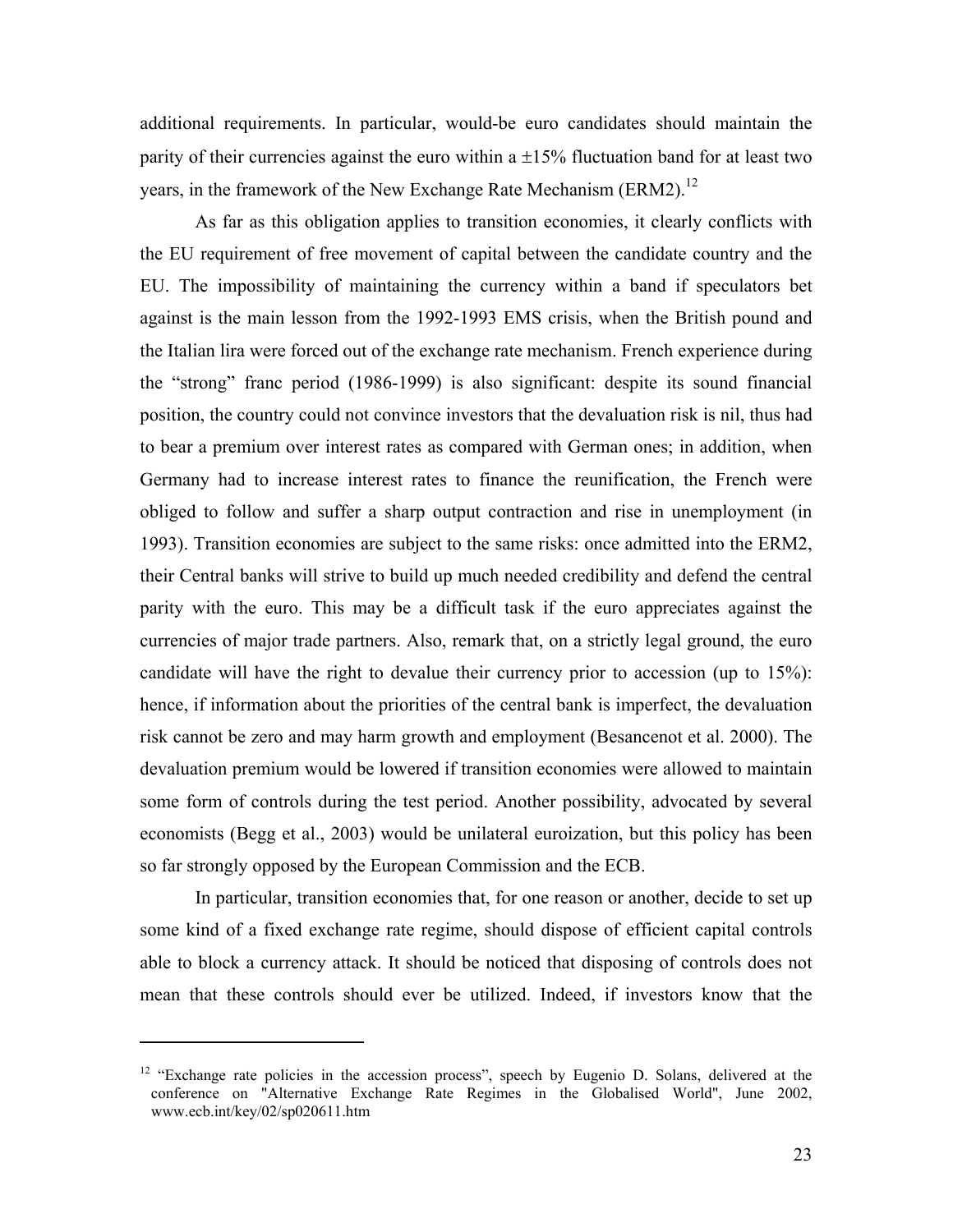country disposes of a powerful arsenal to limit capital outflows and currency devaluation, they will never target this currency, thus controls would never be called upon. This is a virtual loop of self-fulfilling prophecies. Furthermore, is should be noticed that devising controls before a crisis is not the same thing as creating and implementing controls in the advent of the crisis. In this second scenario, not only the attack cannot be avoided (even if its consequences may be dumped by the controls), but, as Malaysia did, it had to a heavy cost in terms of credibility, as investors, critical of opportunistic behavior, restrain themselves for a while from investing there.

One should be aware of the risk that foreign capital will provide a reliable source of financing only for the best firms, thus accelerating the rhythm of market concentration. Creating and reinforcing market power is beneficial for these firms and for foreign investors, who see their profits increasing, but highly detrimental for consumer welfare. A country should not open its K.A. until it implements a powerful competition policy. In particular, one government should be very careful in the privatization process, by avoiding privatization of quasi-monopolistic firms unless there is an effective regulatory (anti-monopoly) framework put in place. Transferring such monopolies into the hands of foreign investors may further limit the state's capacity to monitor the abuses of market power.

Some of the transition countries that consider the issue of liberalizing the K.A. still have an inflation problem. For instance, Romania is undertaking a gradual process of reducing inflation. But falling inflation is often associated to over-consumption, as individuals and firms carry on consumption or investment plans on lower than actual real interest rates (as they expect larger than actual inflation to occur). Over-consumption and over-investment may translate into an excessive demand for capital inflows, which comes out with utility losses at the moment true inflation is unveiled. Restraining the capital inflows may also help tempering excessive spending in countries that reduce inflation.

Finally, it may reasonably be assumed that foreign capital is more mobile than domestic capital. This is a matter of information: big foreign banks are better informed about worldwide opportunities than domestic banks. Thus, in the advent of a crisis, foreign capital would flee much faster to other destinations than domestic capital. According to Lamfalussy (2000, p.132), difficulties to control capital movements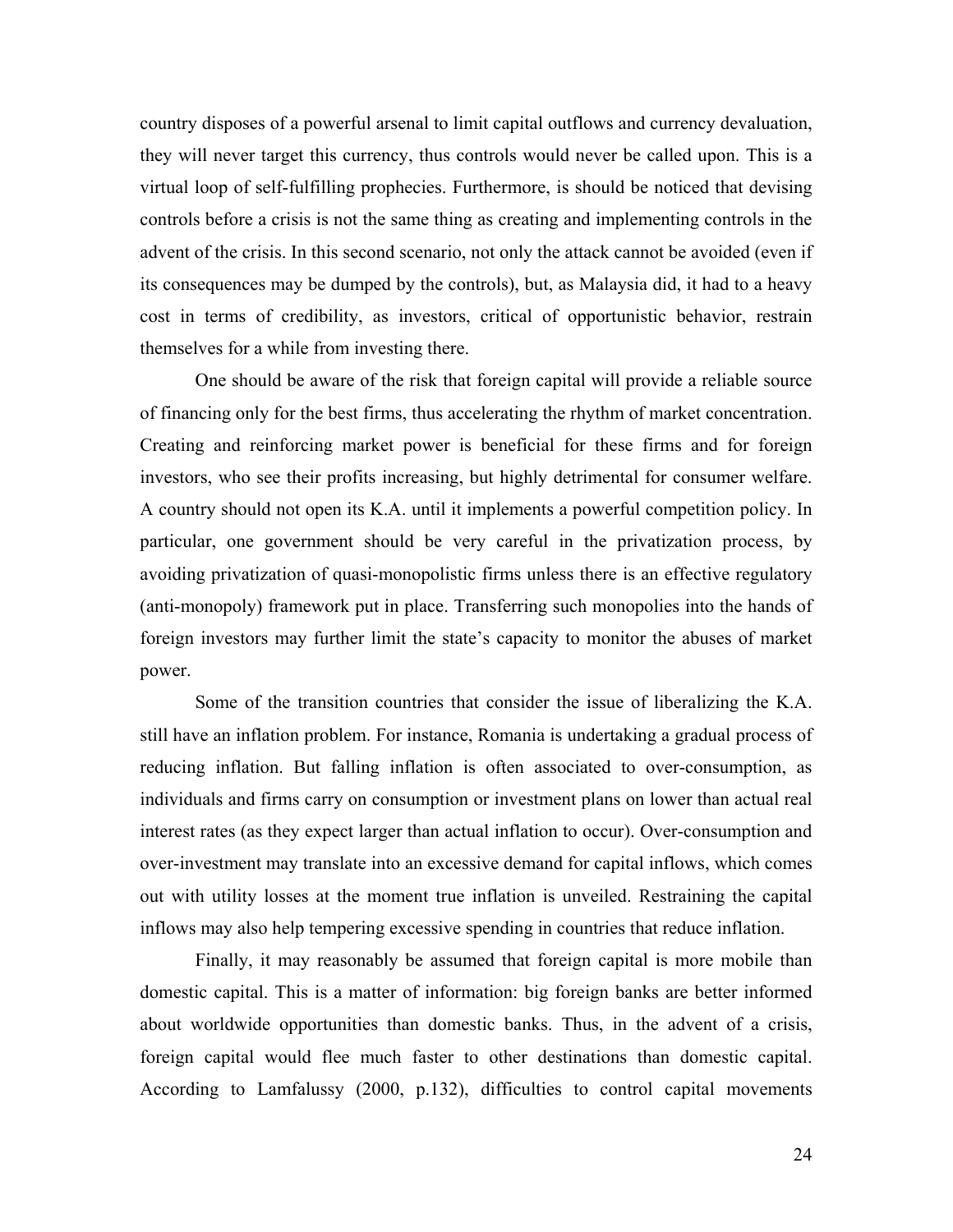"increase exponentially if foreign ownership becomes dominant in financial services and, in particular, banks". Hence, an indirect way to throw some sand into the wheels of global capital markets is to favor domestic financing of the banking sector. This was the way chosen by Hungary, whose government decided to sell its largest bank (NSB, some 29% of the market) through the stock market and not through a call for bids procedure along the lines of their main privatization strategy.

#### **6. CONCLUSION**

In the last decade, the developing countries followed a trend initiated by the Western countries and decided to open their capital accounts. On the one hand, this move opened new opportunities for foreign savers to invest in these economies. Yet empirical evidence on the relationship between capital openness and growth has been, so far, inconclusive. On the other hand, increased capital mobility brought about new forms of instability that challenged both policymakers and economists. A combination of large dollar denominated-debt, not only public but also private, of short-term financing, weak financial systems, inappropriate exchange rate regimes and policies, were present in most recent crises. All these structural changes should be analyzed within the framework of modern economic theory, wherein imperfect information and bounded rationality play a major role. The challenge is to provide for policy recommendations that limit financial instability in this new context.

In the aftermath of the Asian crisis, a wide consensus developed among economists: an emerging country should not liberalize the capital account if several basic conditions were not fulfilled. This is a major difference with the wisdom of liberalizing trade in goods and services, which are welfare enhancing in the long-run; open trade would lead to better utilization of inputs, foster competition in the internal market and curbs monopoly power. Liberalizing capital account may lead to opposite effect, increasing market concentration and market power of some firms. It also may put the seeds for increased economic instability, where periods of enthusiasm and rapid development are followed by major crises and stagnation.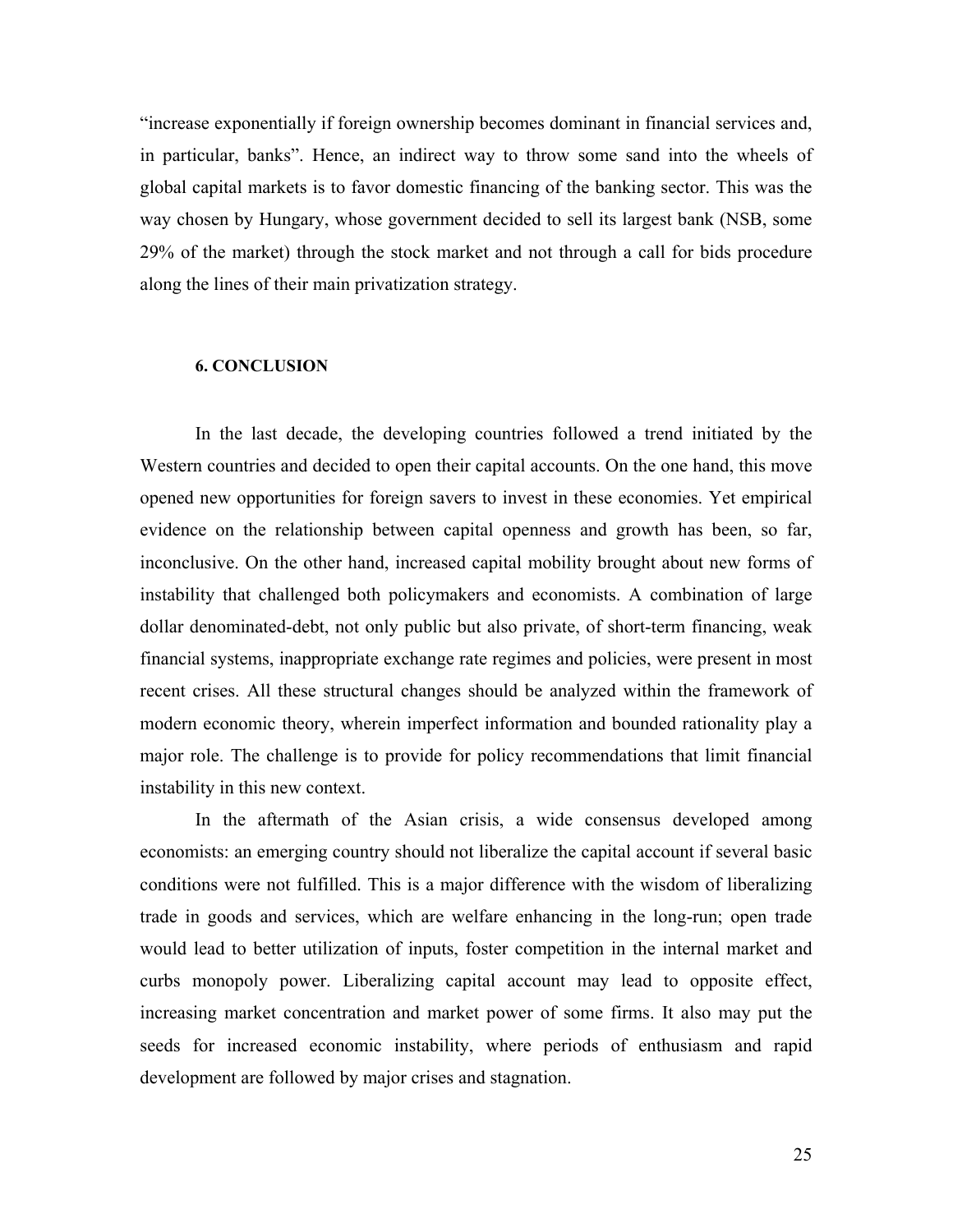As basic rules, a developing country should not proceed to the comprehensive opening of the K.A. before it:

- manages to successfully fight inflation, stabilize exchange rates and builds up international economic credibility;
- keeps the public deficit and public debt below reasonable limits;
- maintains a reasonable degree of foreign indebtedness (public and private); contains foreign-denominated liabilities;
- develops the financial system and implements efficient prudential rules;
- sets up a powerful competition policy;
- implements an efficient statistical and information system;
- fights corruption, crime, illegal businesses and money laundering.

The design of a proper sequencing plan for K.A. liberalization should consider in the first place the type of exchange rate regime at work. If the country opts for a flexible exchange rate regime, its fiscal policy will become ineffective. In addition, those countries which issued dollar-denominated debt will face additional risks associated to the balance sheet effect. A country that opts for a fixed exchange rate regime becomes automatically highly vulnerable to currency attacks in the context of full K.A. liberalization. Whatever the exchange rate regime, crisis of trust are highly probable under unrestricted movements of capital. While they may be self-fulfilling, such crises are more probable in countries with poor macroeconomic fundamentals. This explains why capital account liberalization should wait until these fundamentals are set in good order.

Transition economies from Central and Eastern Europe have already faced significant net capital inflows. They may expect a significant increase of these inflows, in pace with internal development and progress with EU integration. The EU imposes on all candidates to open their capital account prior to integration. For the most advanced transition countries like Hungary, Poland or the Czech Republic, this is a matter of two or three years. Most of them have made important progress in the fields of macroeconomic stabilization, structural reform and in the particular domain of creating a sound financial system. For them, the risks associated to opening the K.A. seem reduced. Other transition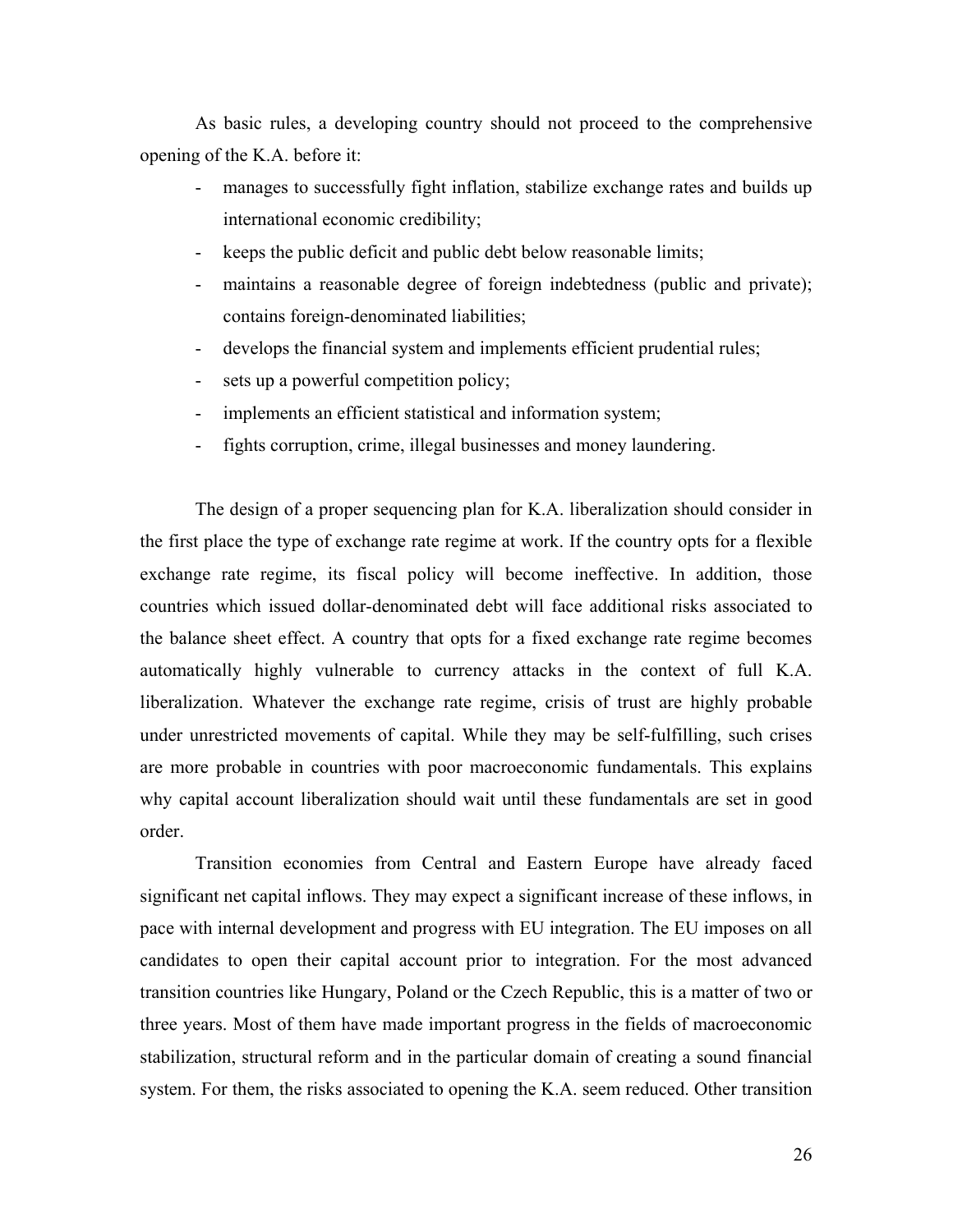economies, like Romania and Bulgaria, have yet to overcome significant difficulties. In this context, opening the K.A. rapidly and in a non-discriminating way may bring about major disruptions.

Arguably, the least advanced transition economies, might consider the case for some selective capital controls. Of particular interest might be a Chile-type non remunerated short-term reserve requirement for capital inflows, such as to favor longterm investment. This rule should also be able to prevent a run on their currency, in particular if their central bank targets the exchange rate. Therefore, a set of controls on sharp and massive capital outflows may be devised, even if they may never be called upon. This is essentially a signaling issue. Finally, one may wish to put some limits on the degree of penetration of foreign capital into the banking sector, such as to reduce the mobility of capital outflows in the advent of a crisis. Anyway, in the process of privatization, massive inflows of capital should not be allowed to target would-be monopolies. Competition policy should be strong enough to prevent this outcome, prior to liberalizing transactions of capital.

#### **REFERENCES**

- Besancenot, Damien, Radu Vranceanu and Thierry Warin, (2000), L'Europe de l'Est et l'UEM, *Revue d'économie internationale*, 81, pp.65-77.
- Begg, David, Eichengreen, Barry, Halpern, Laszlo, Jürgen von Hagen, Charels Wyplosz, (2003), Sustainable regimes of capital movements in accession countries, *CEPR Policy Paper* 10.
- Bhagwati, Jagdish, (1998), The capital myth : the difference between trade in widgets and trade in dollars, *Foreign Affairs*, 77, pp.7-12.

Blanchard, Olivier, (1997), *The Economics of Post-communism*, Oxford University Press

- Busch, Claudia M. and Elke Hanschel, (2000), The effectiveness of capital controls: the case of Slovenia, *Journal of Economic Integration*, 15, 4, pp. 602-628.
- Daianu, Daniel, (1994), Inter-enterprise arrears in a command economy, *IMF Working Papers*, 54/94.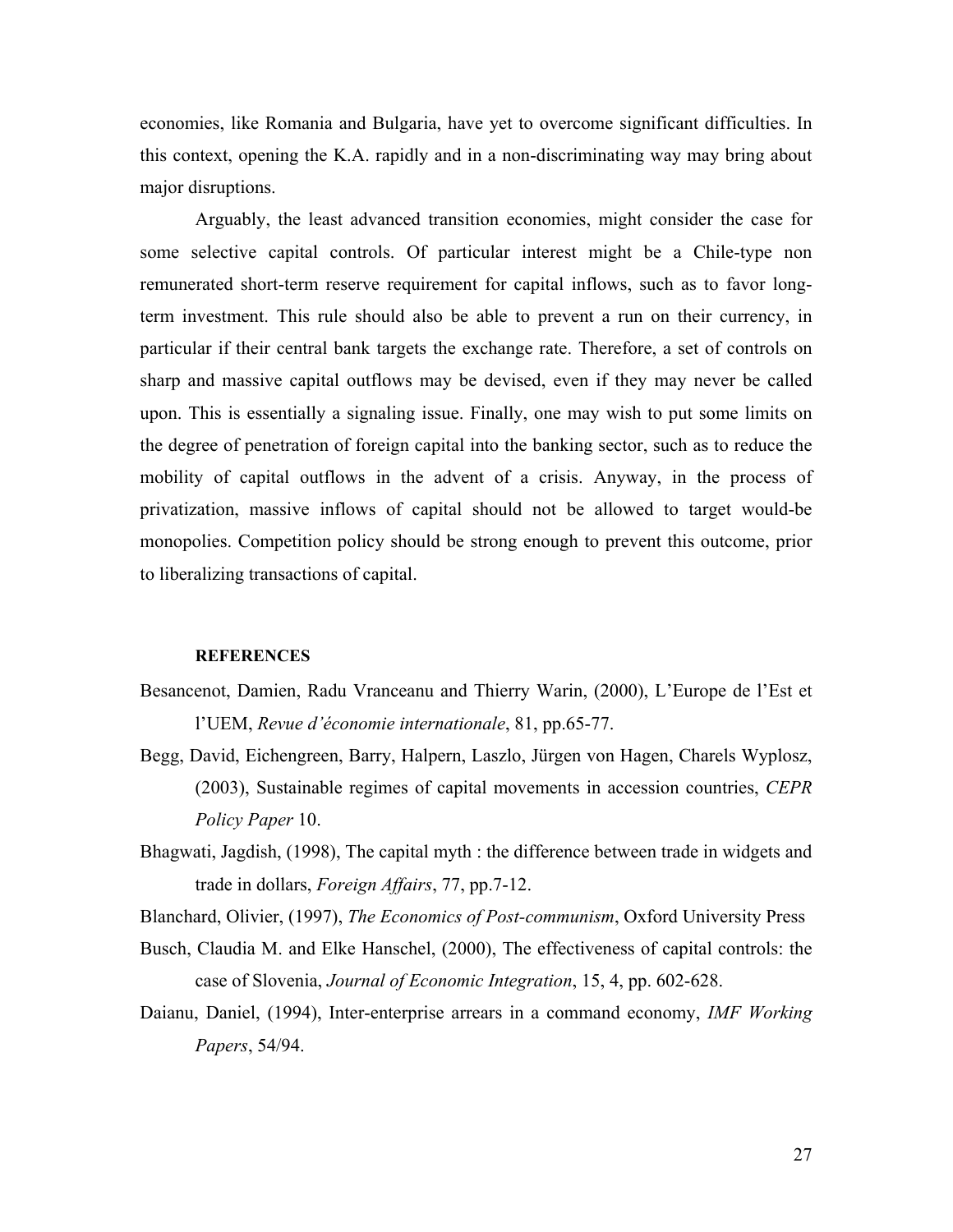- Demigrüç-Kunt, Asli and Erica Detragiache, (1998), Financial liberalization and financial fragility, *IMF Working Paper*.
- Calvo Guillermo A. and C.A. Rodriguez, (1979), A model of exchange rate determination under currency substitution and rational expectations, *Journal of Political Economy*, 85, pp. 617-625.
- Edison, Hali J. and Carmen M. Reinhart, (2001), Stopping hot money, *Journal of Development Economics*, 66, pp. 533-553.
- Edison, Hali J., Michael Klein, Luca Ricci and Torsten Slok, (2002), Capital account liberalization and economic performance: survey and synthesis, *IMF Working Paper* WP/02/120.
- Edwards, Sebastian, (2002), Capital mobility, capital controls and globalization in the Twenty-first Century, *Annals AAPSS*, 579, pp. 261-270.
- Edwards, Sebastian, (2001), Capital flows and economic performance: are emerging economies different?, *NBER Working Paper*, 8076, www.nber.org/papers/w8076.
- Eichengreen, Barry and David Leblang, (2002), Capital account liberalization and growth, *NBER Working Paper*, 9427, www.nber.org/papers/w9427.
- Eichengreen, Barry, (2001), Capital account liberalization: what do the cross-country studies tell us ?, *World Bank Economic Review*, 15, 3.
- Eichengreen, Barry, Andrew Rose and Charles Wyplosz, (1995), Exchange market mayhem: the antecedents and aftermath of speculative attacks, *Economic Policy*, 21, pp. 249-296.
- Ems, Emil (2000), Capital controls in view of accession, European Commission, Directorate General I, Brussels.
- Fischer, Irving, (1930), *The Theory of Interest*, Macmillan.
- Flood, Robert P. and Nancy Marion, (1999), Perspectives on recent currency crises literature, *International Journal of Finance and Economics*, 4.
- Flood, Robert P. and Peter M. Garber, 1984, Collapsing exchange rate regimes, *Journal of International Economics*, 17, pp.1-13.
- Garber, Peter M., (1998), Derivatives in international capital flow, *NBER Working Paper 6623*, June 1998.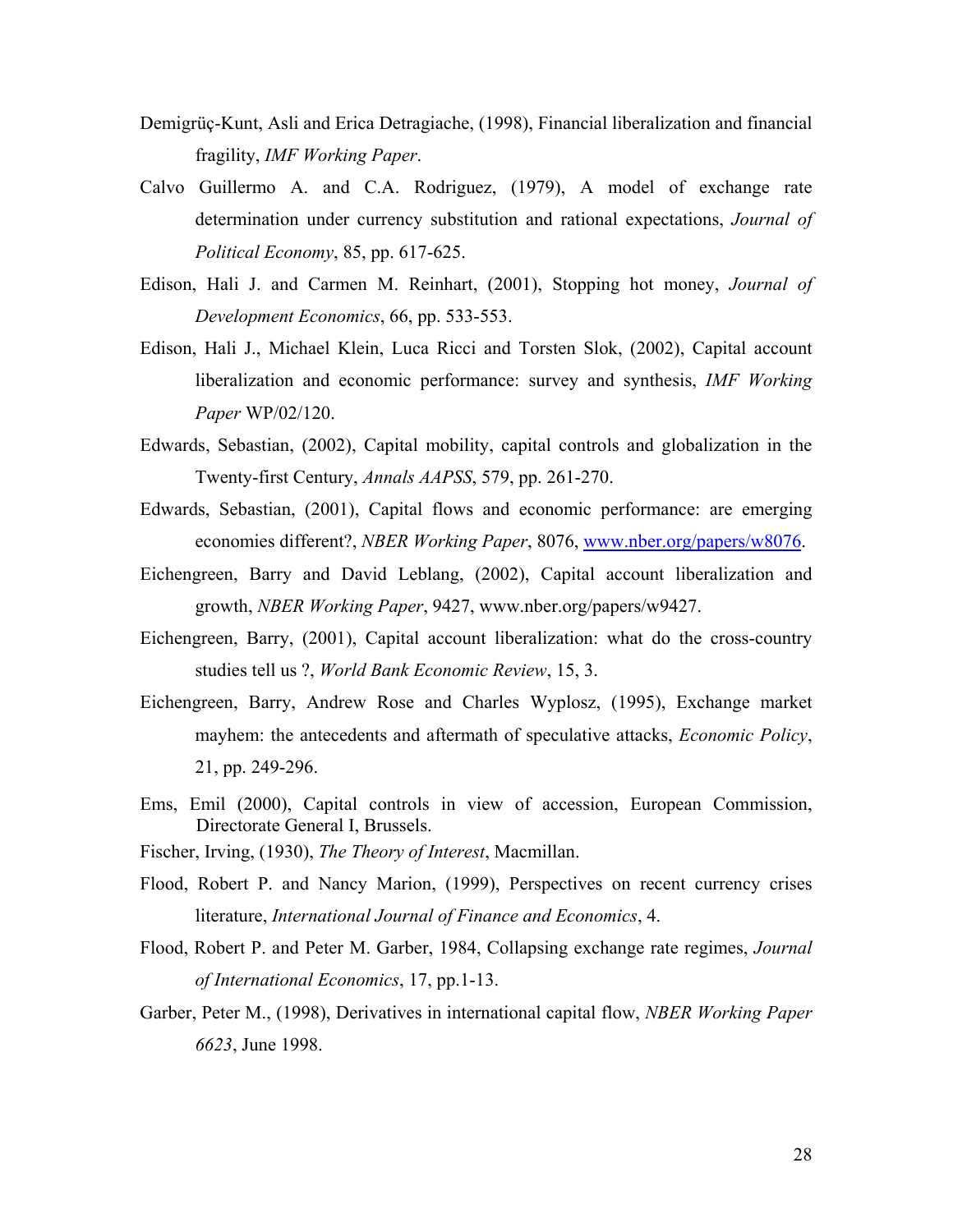- Greenwald, Bruce, Joseph Stiglitz and Andrew Weiss, (1984), Informational imperfections in the capital market and macroeconomic fluctuations, *American Economic Review*, 74, 2, pp. 194-199.
- IMF, (1999), *Exchange Rate Arrangements and Currency Convertibility*, IMF, Washington D.C.
- Ishii, Shogo and Karl Habermeier, (2002), Capital account liberalization and financial sector stability, *IMF Occasional Paper* 211.
- Johnston, Barry R., (1998), Sequencing capital account liberalization and financial sector reform, *IMF Paper on Policy Analysis and Assessment*, 98.
- Krugman, Paul, (2000), Crises, the price of globalization, *2000 Symposium on Global Economic Integration*, Federal Reserve Bank of Kansas City, August 2000.
- Krugman, Paul, (1979), A model of balance of payment crises, *Journal of Money, Credit and Banking*, 11, pp. 311-325.
- Lamfalussy, Alexander (2000), *Financial Crises in Emerging Markets*, New Haven, Yale University Press.
- Leblang, David, (1999), Domestic political institutions and exchange rate commitments in the developing world, *International Studies Quarterly*, 43, pp. 599-620.
- Lipschitz, Leslie, Timothy Lane and Alex Mourmouras, (2002), Capital flows to transition economies: master or servant, *IMF Working Paper*, WP/02/11.
- Laurens, Bernard, (2000), Chile's experience with controls on capital inflows in the 1990s, in: Ariyosi et al., Capital controls: country experiences with their uses and liberalization, *IMF Occasional Paper* 190, May.
- Mikesell, Raymond F, (2001), Dual exchange markets for countries facing financial crises, *World Development*, 29, 6, pp. 1035-1041.
- Mishkin, Frederic S., (1999), Lessons from the Asian crisis, *NBER Working Paper* 7102, www.nber.org/papers/w7102.
- Montiel, Peter and Carmen Reinhart, (1999), Do capital controls and macroeconomic policies influence the volume and composition of capital flows? Evidence from 1990s, *Journal of International Money and Finance*, 18, 4, pp. 619-635.
- Obstfeld, Maurice (1986), Rational and self-fulfilling balance of payment crises, *American Economic Review*, 76, 11.